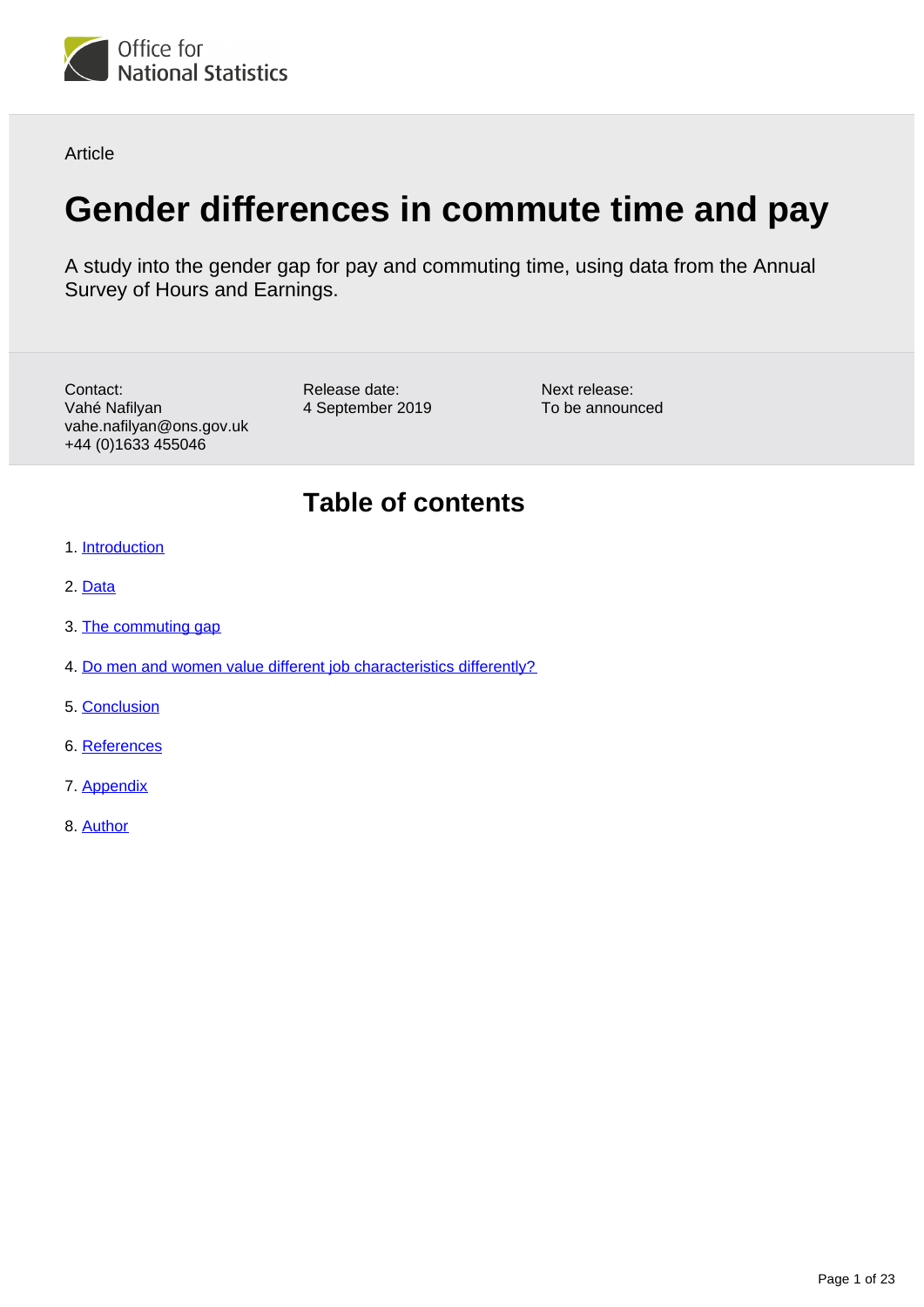## <span id="page-1-0"></span>**1 . Introduction**

The gender pay gap, defined as the difference in median pay between men and women, has received growing attention from researchers, policy makers and the wider public. The gender pay gap has been falling in the last two decades but remains substantial: full-time employed women earned 8.6% less than full-time employed men in 2018, down from 17.4% in 1998 (see [Gender pay gap in the UK: 2018](https://www.ons.gov.uk/employmentandlabourmarket/peopleinwork/earningsandworkinghours/bulletins/genderpaygapintheuk/2018)).

Understanding the causes of the gender pay gap is crucial to provide adequate policy recommendations to close the gender pay gap. The gender pay gap can no longer be explained by differences in educational attainment, as women now have better educational attainment than men. However, the gender pay gap is not necessarily because of discrimination by employers. Other explanations have been proposed in the literature. Differences in psychological attributes, such as attitudes towards risk, competition and negotiation, are well documented (Bertrand, 2011) but only explain a small fraction of the gender pay gap (Blau and Kahn, 2017; Bertrand, 2018). Recent evidence highlights that family and fertility decisions may be an important driver of the gender pay gap. Having children typically leads to career interruption for women but not men, which may explain some of the gender pay gap (Costa-Dias et al., 2018; Kleven et al., 2019). In addition, the difficulty for women to combine work and family, especially to work long or particular hours, could further explain the gender pay gap (Goldin, 2014). Some evidence from the US suggests that women tend to favour jobs with greater flexibility and fewer hours, at the expense of pay (Mas and Pallais, 2017; Wiswall and Zafar, 2018).

These studies highlight that measuring gender differences in job attributes other than wages is important to understand the causes of the gender pay gap. Using data from the Annual Survey of Hours and Earnings (ASHE), in this study we document the gender differences in commuting time. First, we highlight that the commuting gap follows the same age pattern as the gender pay gap. Second, we investigate whether women favour jobs with shorter commutes, at the expense of pay. To do so, we examine whether the reasons for job separation differ between men and women. We find that commuting time has a greater impact on the decision to leave one's job for women than men. By contrast, hourly rate has a greater impact on men than on women. If the gender pay gap is partly caused by women's willingness to accept lower wages in exchange for greater flexibility and shorter commutes, then closing the gender pay gap would involve addressing the reasons why women favour more flexible jobs.

In the first section, we present the data we use for this analysis: we describe the methodology used to estimate commuting time in ASHE based on postcode information. In the second section, we provide some descriptive evidence, showing gender differences in pay and commuting time. In the third section, we examine whether the motivations for changing job differ between men and women, and we outline the methodology and present the results. The last section concludes the analysis.

## <span id="page-1-1"></span>**2 . Data**

The Annual Survey of Hours and Earnings (ASHE) provides information about the levels, distribution and makeup of earnings and hours paid for employees in the UK. The ASHE is based on a 1% sample of employee jobs taken from HM Revenue and Customs Pay As You Earn (PAYE) records. The ASHE is used for key labour market indicators such as average weekly earnings.

ASHE does not provide direct information on commuting time or mode. However, it contains information on the postcode of the home and workplace of the employee. We use these postcodes to estimate commuting time from home to work using a trip planner app. (See [Appendix](https://www.ons.gov.uk/employmentandlabourmarket/peopleinwork/earningsandworkinghours/articles/genderdifferencesincommutetimeandpay/2019-09-04#appendix) for more detail on how we derived the commuting times, and how they compare with self-reported commuting times from other surveys.) The commuting time measures the time it takes to travel from the postcode of the employee to the postcode of the employer.

We use gross weekly pay and gross hourly pay as measures of earnings. We deflate these using the Consumer Prices Index including owner occupiers' housing costs (CPIH).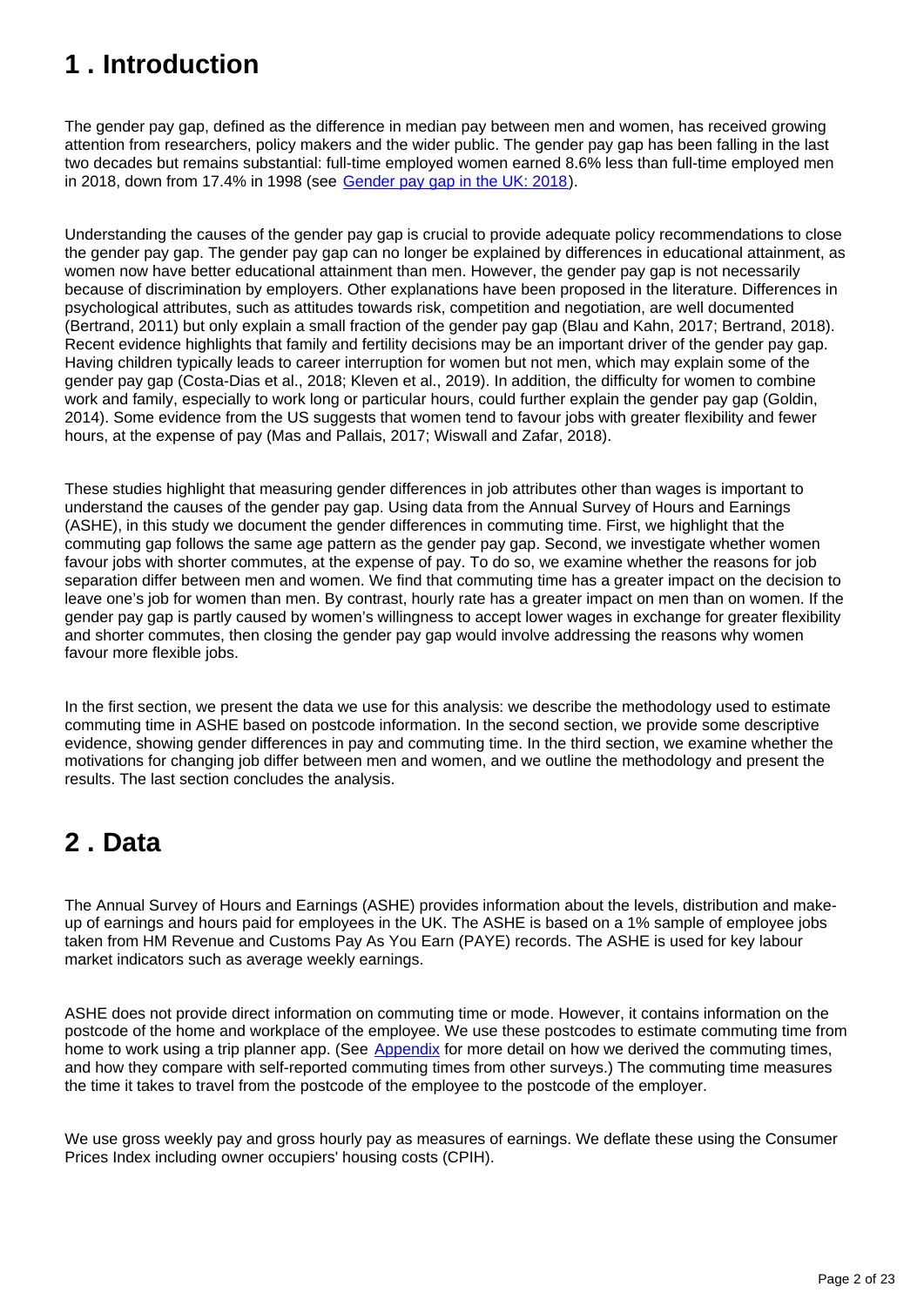We restrict our sample to working age adults (aged 16 to 65 years) living in Great Britain (we exclude individuals living in Northern Ireland because no estimates of commuting time could be obtained for these respondents). We focus on individuals' main job and remove records for second or third jobs. We removed the few records with missing data; with hourly pay higher or lower than the top or bottom 0.5% of the distribution; or where the reported hours worked are less than two.

In the second part of this paper, we test whether pay and commuting distance affect the decision to change job differently for men and women. We use the longitudinal dimension of the ASHE to identify those who leave their job between two waves. The ASHE only collects data for individuals who are in the PAYE system; therefore, all those who are not in employment or are self-employed in year t would not be included in the ASHE. However, not being in the dataset in year t does not necessarily imply that the individual is not employed. Some individuals may not appear in the ASHE but may nonetheless still be employed, because their employers did not fill in the survey in year t. To avoid identifying these individuals as job leavers, we do not classify as leavers those who are not in the ASHE in year t but are employed with the same employer in year  $t - 1$  and  $t + 1$  or  $t + 2$ . By doing so, we minimise the impact of missing data. Because of this approach, we only have reliable information about job leaver status from 2004 to 2016.

Between 2004 and 2016, we follow the labour market trajectories of 308,301 individuals for an average of 5.3 survey waves. On average, 27.8% of individuals leave their job every year (See Table 1 for summary statistics). According to a recent release from the Office for National Statistics based on data from the Annual Population Survey, [Is staff retention an issue in the public sector?](https://www.ons.gov.uk/economy/governmentpublicsectorandtaxes/publicspending/articles/isstaffretentionanissueinthepublicsector/2019-06-17) , the rate of job separation in 2016 was about 17%.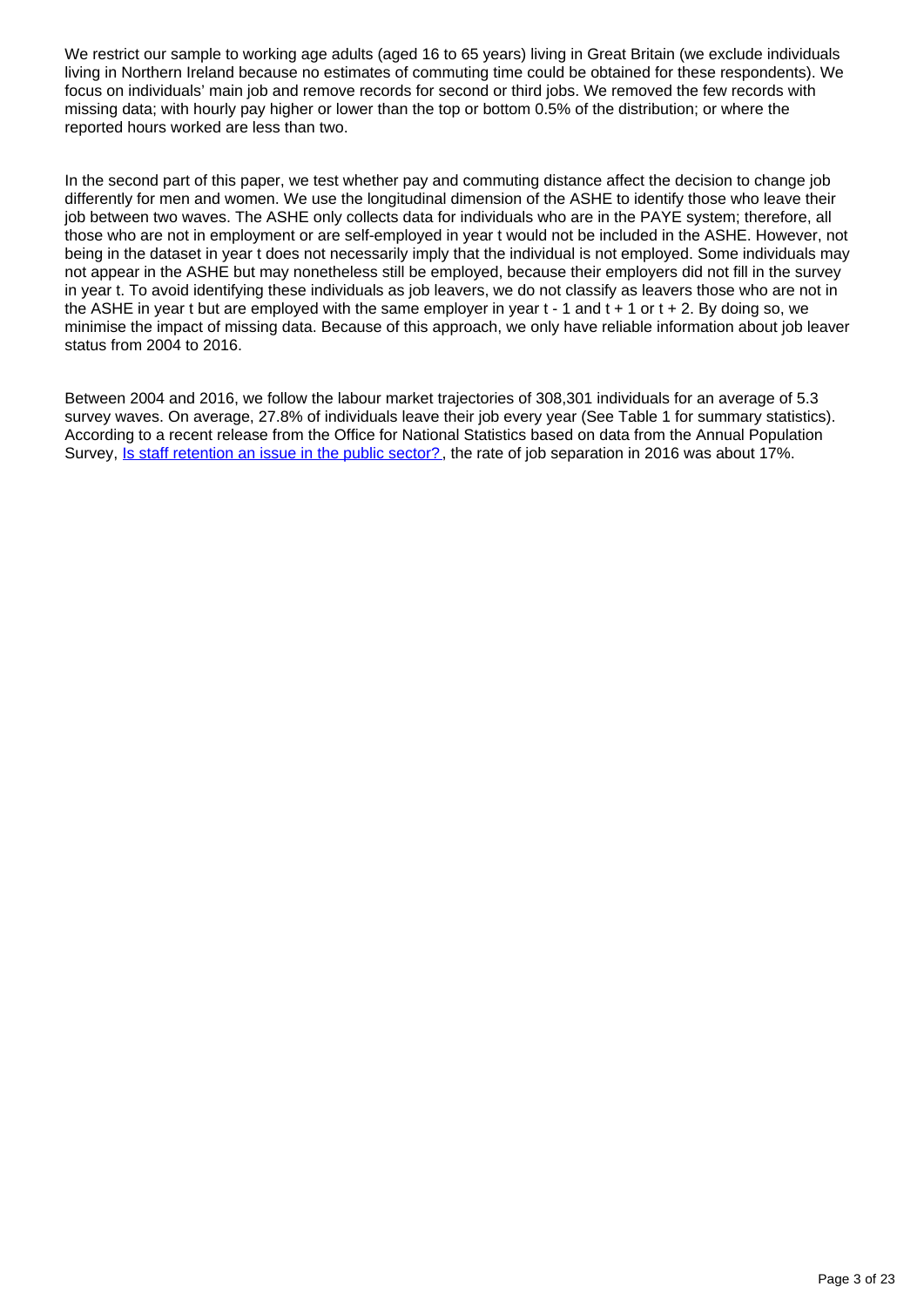|  |  | Table 1: Summary statistics |  |
|--|--|-----------------------------|--|
|--|--|-----------------------------|--|

|                              | All         |          | Men         |             | Women       |           |
|------------------------------|-------------|----------|-------------|-------------|-------------|-----------|
|                              | <b>Mean</b> | St. Dev. | <b>Mean</b> | St. Dev.    | <b>Mean</b> | St. Dev.  |
| Female                       | 0.519       | 0.5      | $\mathbf 0$ | $\mathbf 0$ | 1           | $\pmb{0}$ |
| Age                          | 40.139      | 12.1     | 40.017      | 12.452      | 40.253      | 12.318    |
| Tenure (month)               | 91.509      | 94.6     | 96.595      | 102.918     | 86.79       | 87.785    |
| Urban area                   | 0.825       | 0.38     | 0.828       | 0.377       | 0.822       | 0.382     |
| Public sector                | 0.331       | 0.473    | 0.227       | 0.419       | 0.429       | 0.495     |
| Number employees (IBDR)      | 18,549      | 45,744   | 17,624      | 45,166      | 19,408      | 44,823    |
| Left job                     | 0.278       | 0.41     | 0.281       | 0.45        | 0.275       | 0.446     |
| Commuting time (mins)        | 28.574      | 31.9     | 32.482      | 35.407      | 24.946      | 28.622    |
| Real gross hourly rate $(E)$ | 14.9        | 9.1      | 16.4        | 10.2        | 13.5        | 7.9       |
| Real gross weekly pay (£)    | 512.8       | 360.7    | 618.3       | 396.5       | 414.9       | 300       |
| Hours worked                 | 33.5        | 11       | 37.6        | 9.8         | 29.6        | 10.8      |
| Annual leaves (days)         | 20.2        | 11.4     | 20.7        | 10.8        | 19.7        | 12.4      |
| Managers or directors        | 0.15        | 0.36     | 0.072       | 0.258       | 0.222       | 0.416     |
| Professional                 | 0.13        | 0.339    | 0.139       | 0.346       | 0.122       | 0.327     |
| Associate prof. or technical | 0.094       | 0.291    | 0.035       | 0.184       | 0.149       | 0.356     |
| Administrative               | 0.138       | 0.341    | 0.161       | 0.368       | 0.117       | 0.321     |
| Skilled trades               | 0.1         | 0.303    | 0.131       | 0.337       | 0.071       | 0.257     |
| Caring, leisure or service   | 0.064       | 0.246    | 0.116       | 0.32        | 0.017       | 0.128     |
| Sales or customer service    | 0.145       | 0.349    | 0.139       | 0.346       | 0.151       | 0.358     |
| Plant or machine operatives  | 0.111       | 0.315    | 0.081       | 0.273       | 0.14        | 0.347     |
| Elementary                   | 0.067       | 0.249    | 0.125       | 0.331       | 0.012       | 0.111     |
| N                            | 1,948,868   |          | 938,081     |             | 1,010,787   |           |

Source: Office for National Statistics – ASHE, 2002 to 2018

Job separation rate in the ASHE is likely to be overestimated. As discussed, some individuals may be misclassified as leavers while they are still employed because they do not appear in the ASHE. While we use some imputation methods, as described, to reduce the magnitude of the issue, there may still be some misclassification issues. As a result, this variable is likely to suffer from measurement error. As long as the misclassification happens at random, it should not bias the estimates obtained in the regression analysis.

## <span id="page-3-0"></span>**3 . The commuting gap**

Commuting time varies between men and women. Commuting time is estimated based on the home and work postcode via a trip planner app. Therefore, the estimated travel time may differ from those obtained from other sources such as the Labour Force Survey (LFS). For more details on how the commuting times were estimated, and how they compared to the commuting time reported in the LFS, see the **[Appendix](https://www.ons.gov.uk/employmentandlabourmarket/peopleinwork/earningsandworkinghours/articles/genderdifferencesincommutetimeandpay/2019-09-04#appendix)** Estimating commuting time in the Annual Survey of Hours and Earnings (ASHE).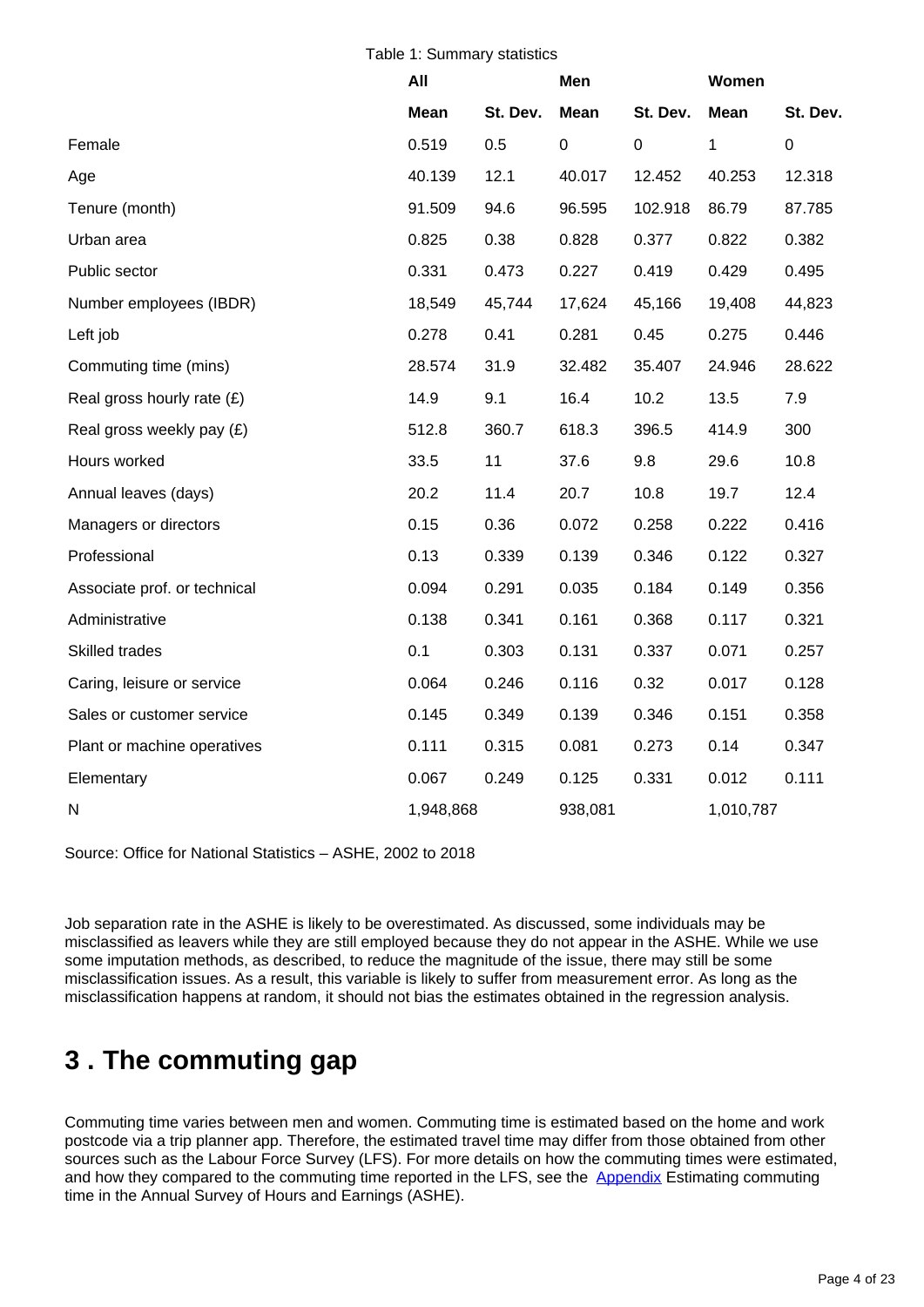Figure 1 shows how the median commuting time has changed over time for men and women. Results suggest that men tend to commute longer than women. In 2018, the median estimated commuting time was 24 minutes for men and 19 minutes for women. We also find that commuting time has been increasing over time for both men and women. Between 2002 and 2018, the median commuting time has increased by about three minutes for men and women<sup>1</sup>.

### **Figure 1: Men tend to commute longer than women**

**Median commuting time by gender over time, UK, 2002 to 2018**

### Figure 1: Men tend to commute longer than women

Median commuting time by gender over time, UK, 2002 to 2018



### **Source: Office for National Statistics – ASHE, 2002 to 2018, own calculations**

**Notes:**

- 1. Commuting time is estimated based on the home and work postcode via a trip planner app. It measures the time it takes to go from home to work.
- 2. The median is calculated using survey weights.
- 3. The shaded areas correspond to the 95% confidence intervals of the weighted median, estimated via bootstrapping.

[Download data with confidence intervals](https://www.ons.gov.uk/visualisations/dvc4000/Fig1data.xlsx)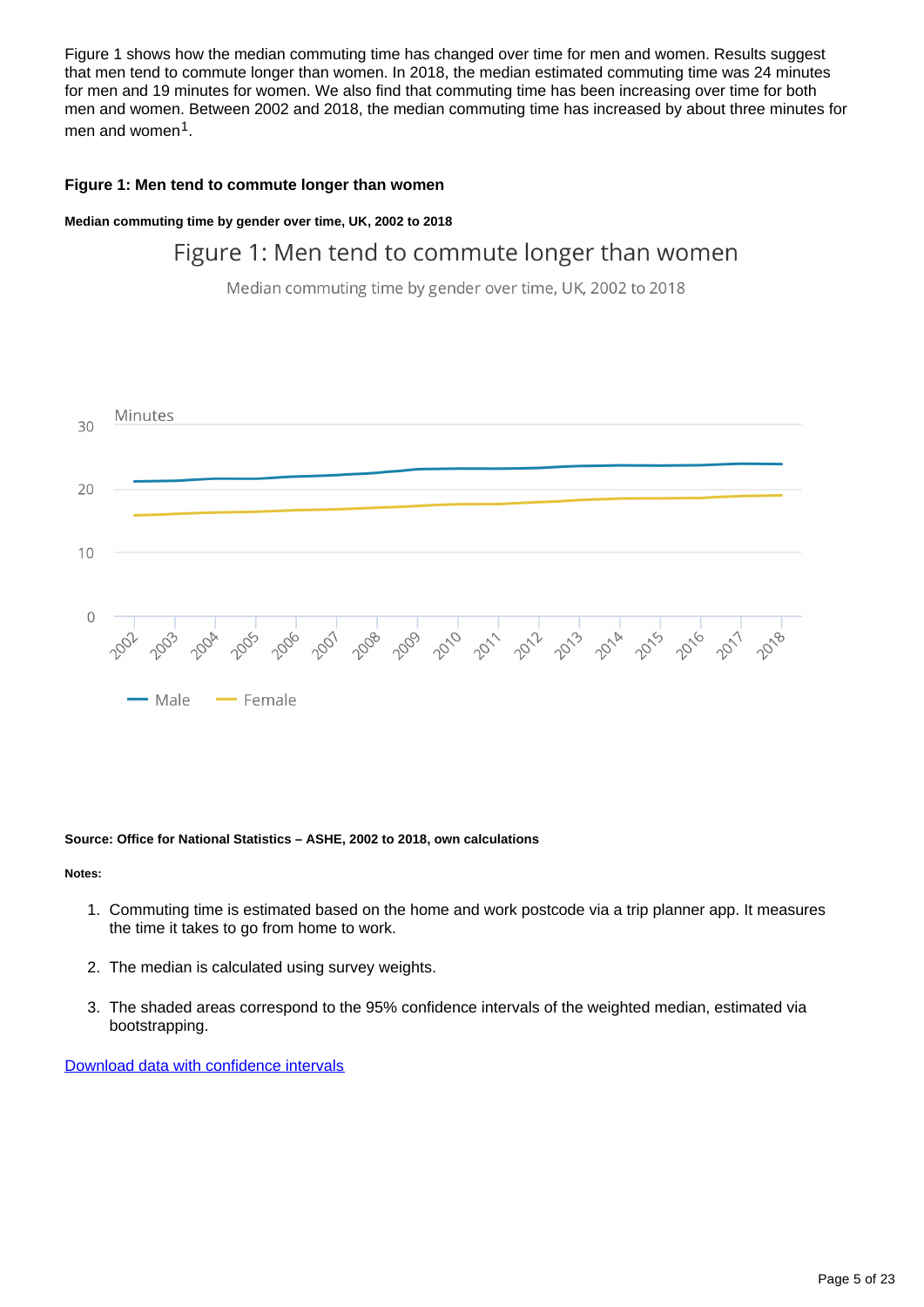### **Figure 2: Commuting gap opens up as people reach their mid 20s**

**Gender disparity in commuting time by age, UK, 2010 to 2018**

### Figure 2: Commuting gap opens up as people reach their mid  $20s$

Gender disparity in commuting time by age, UK, 2010 to 2018



#### **Source: Office for National Statistics – ASHE, 2010 to 2018, own calculations**

#### **Notes:**

- 1. Commuting time is estimated based on the home and work postcode via a trip planner app. It measures the time it takes to go from home to work.
- 2. Median is calculated using calibrated weights.
- 3. The shaded areas correspond to the 95% confidence intervals of the weighted median, estimated via bootstrapping.

### [Download data with confidence intervals](https://www.ons.gov.uk/visualisations/dvc4000/Fig2data.xlsx)

The same pattern is observed in London and the rest of the UK (see Figure 3). While commuting time is longer in London than in the rest of the UK, we observe the same gender differences in London as in other regions.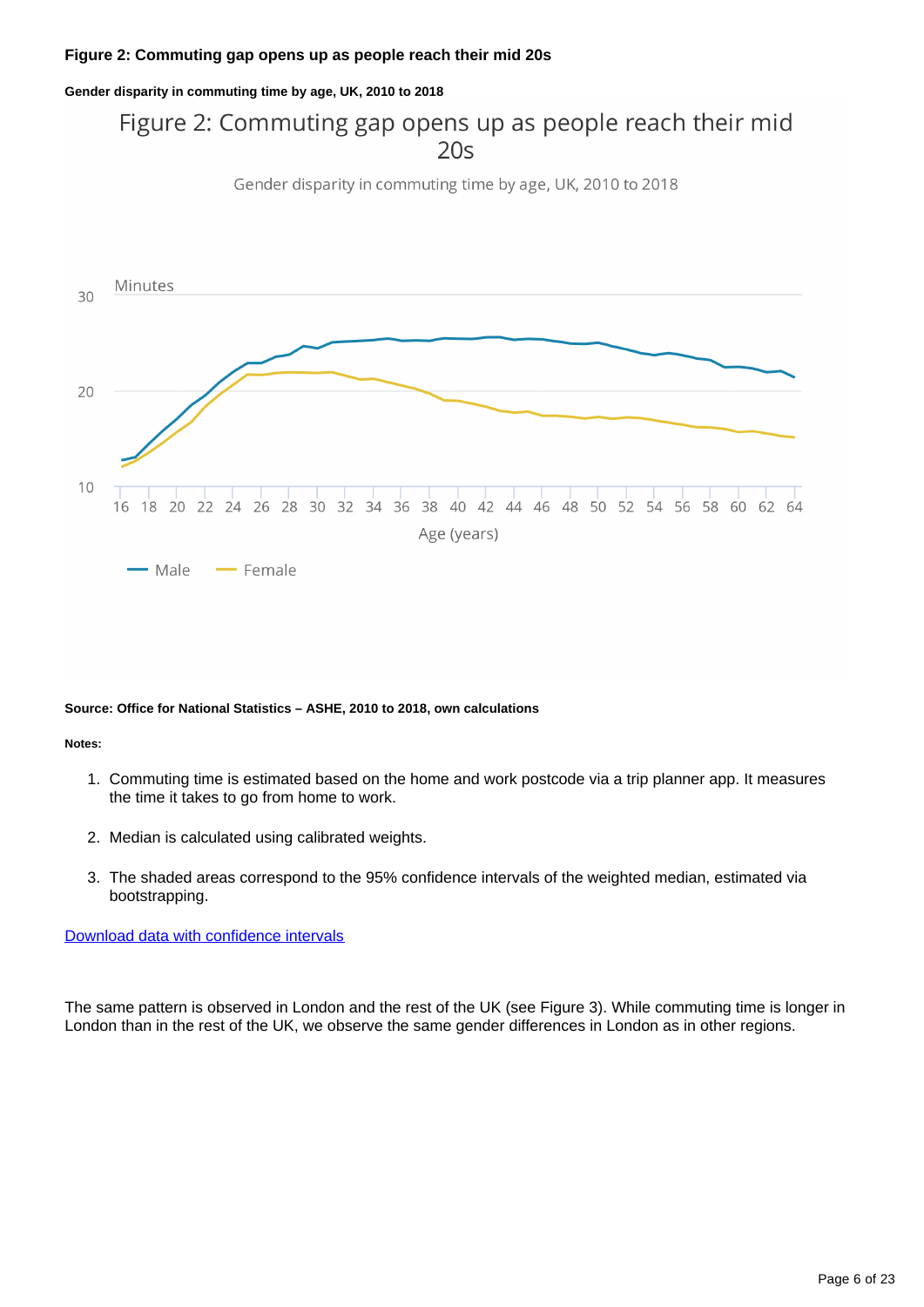### **Figure 3: Gender differences are the same in London and across the UK**

### **Gender disparity in commuting time by age, London versus rest of the country, UK, 2010 to 2018**

### Figure 3: Gender differences are the same in London and across the UK

Gender disparity in commuting time by age, London versus rest of the country, UK, 2010 to 2018



#### **Source: Office for National Statistics – ASHE, 2010 to 2018, own calculations**

#### **Notes:**

- 1. Commuting time is estimated based on the home and work postcode via a trip planner app. It measures the time it takes to go from home to work.
- 2. Median is calculated using calibrated weights.
- 3. The shaded areas correspond to the 95% confidence intervals of the weighted median, estimated via bootstrapping.

### [Download data with confidence intervals](https://www.ons.gov.uk/visualisations/dvc4000/Fig3data.xlsx)

The same variation in age pattern can be observed for gross weekly pay, as shown in Figure 4, which reports median gross weekly pay by age for men and women separately. While men and women have similar gross weekly pay until their early 20s, gross weekly pay starts to diverge when they reach their mid 20s. While the pay of men continues to grow until they reach their 40s, the gross weekly pay of women plateaus and then slowly decreases.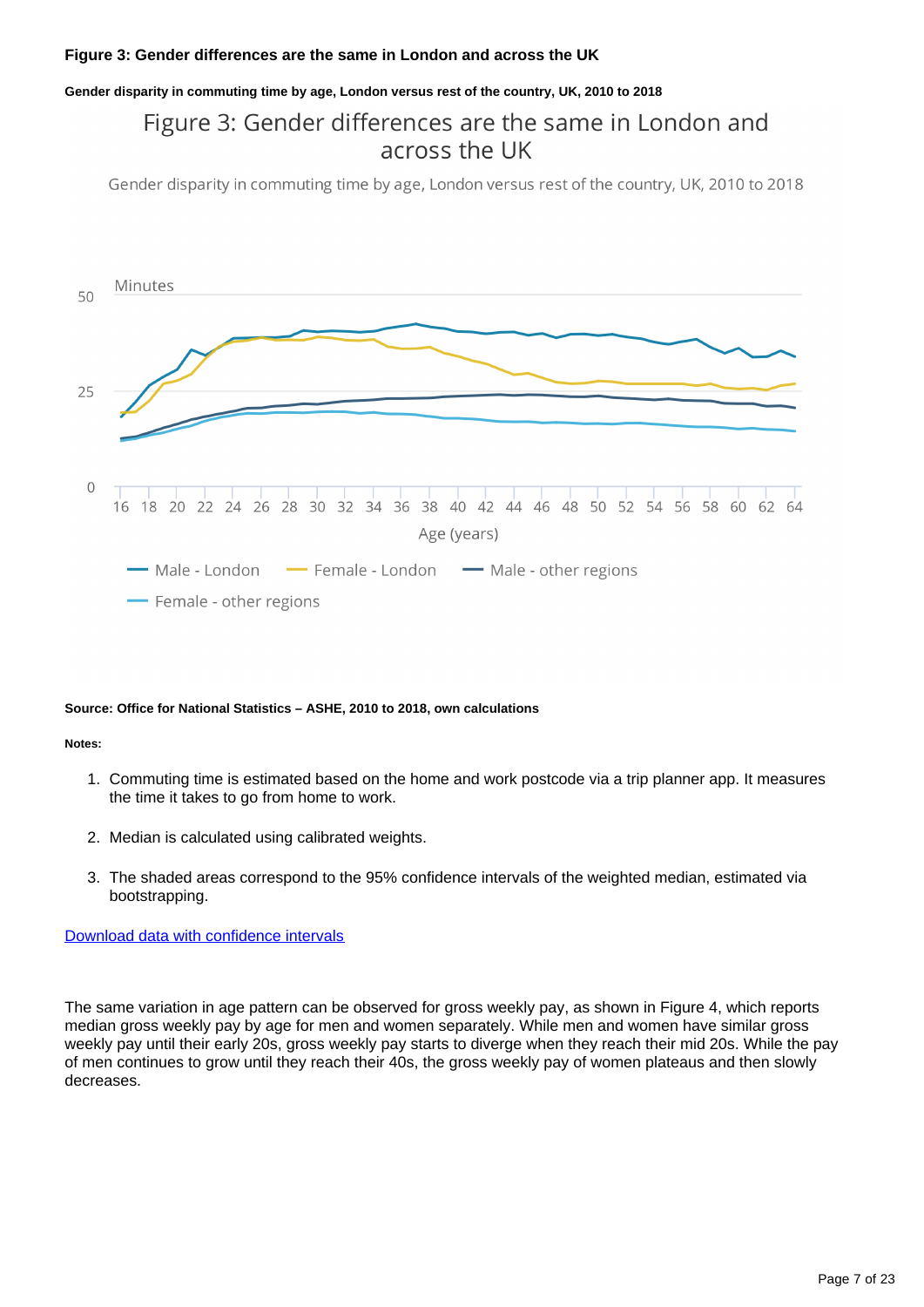### **Figure 4: Gross weekly pay begins to diverge when men and women reach their mid 20s**

#### **Gender disparity in gross weekly pay by age, UK, 2010 to 2018**

### Figure 4: Gross weekly pay begins to diverge when men and women reach their mid 20s

Gender disparity in gross weekly pay by age, UK, 2010 to 2018



#### **Source: Office for National Statistics – ASHE, 2010 to 2018, own calculations**

#### **Notes:**

- 1. Median is calculated using calibrated weights.
- 2. The shaded areas correspond to the 95% confidence intervals of the weighted median, estimated via bootstrapping.
- 3. The median gross weekly pay is expressed in real value for 2018.

### [Download data with confidence intervals](https://www.ons.gov.uk/visualisations/dvc4000/Fig4data.xlsx)

The age pattern of the commuting gap mirrors that of the pay gap. This suggests that women may choose jobs with shorter commute, even if they are paid less. This hypothesis is consistent with findings that women tend to favour jobs with greater flexibility and fewer hours worked, at the expense of pay (Mas and Pallais, 2017; Wiswall and Zafar, 2018).

### **Notes for: The commuting gap**

1. The commuting time is computed using a trip planner app for 2019. The change in commuting time only reflects the fact that people tend to live further away from their workplace, not a change in the efficiency of the public transport system.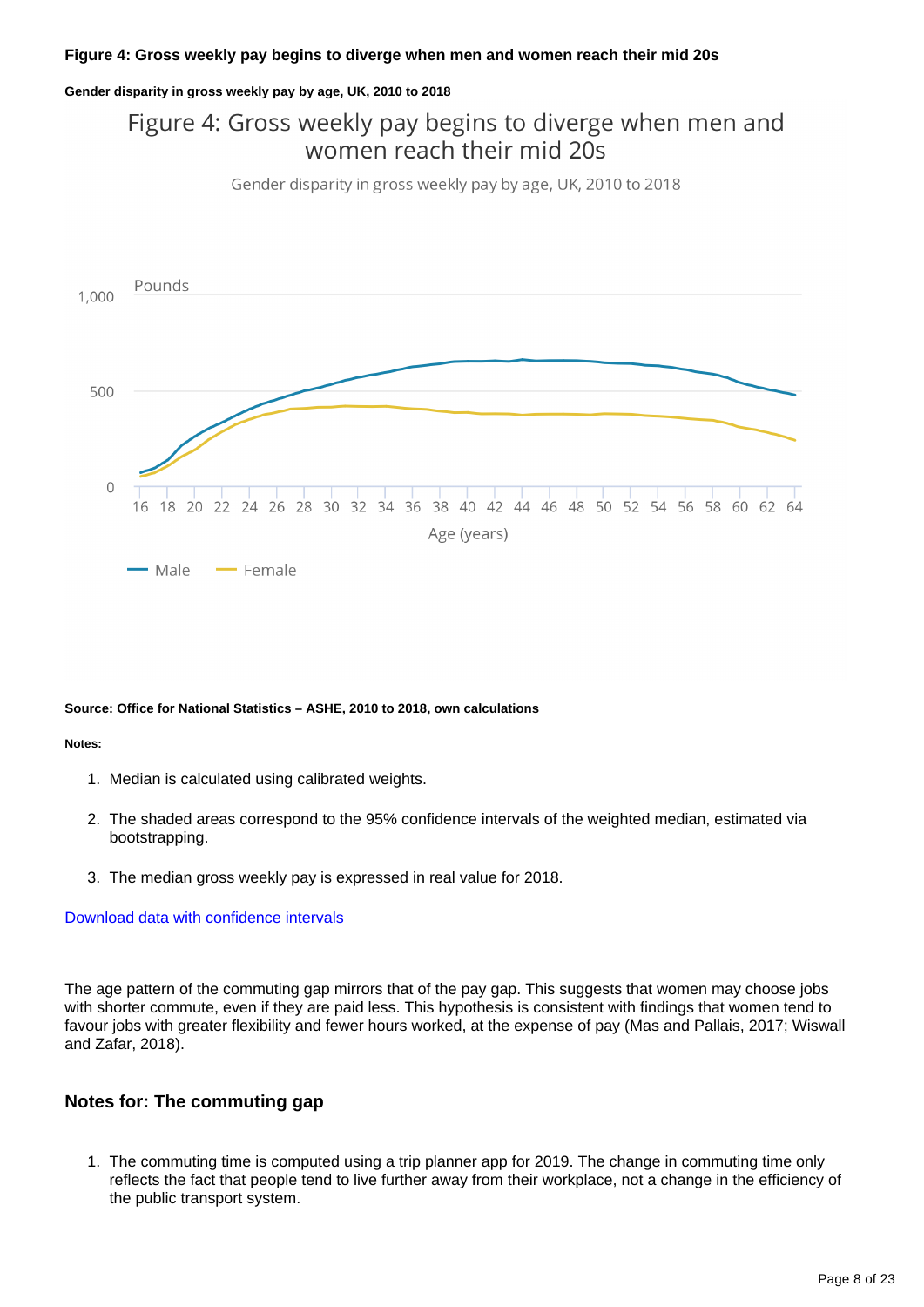## <span id="page-8-0"></span>**4 . Do men and women value different job characteristics differently?**

The motivations for leaving one's job, otherwise known as job separation, vary between men and women. We focus primarily on the effect of pay and commuting distance. Several studies  $1$  have highlighted that pay has a greater impact on the probability of job separation for men than women in several countries. However, no study has examined whether commuting time affects job separation differently for men and women.

### **Methodology**

We estimate the probability that an individual will leave their job in a given year using a Cox proportional hazard model<sup>2</sup>. We model job separation as a function of commuting time and hourly pay, as well as individual and job characteristics. All the variables in the model are interacted with gender to allow the effect to vary by gender.

More formally, we estimate the following model:

$$
h(t)_i = h(t)_0 \times \exp(\alpha_0 female_i + \alpha_1 Ctime_{i,t} + \alpha_2 ln hpay_{i,t} + \beta_1 female_i \times Ctime_{i,t} + \beta_2 female_i \times ln hpay_{i,t} + x_{i,t} \gamma + \varepsilon_i)
$$

Where  $h(t)$  is the hazard for individual i to leave their job at time t, conditional on having remained with the employer until time t. h(t)<sub>0</sub>, the baseline hazard, reflects the impact of employment duration t on job separation. While it may vary with employment duration t, it is assumed to be constant across individuals. As a result, the individual characteristics included in the model are assumed not to affect the baseline hazard. It implies that the effect of individual characteristics is assumed to be time constant; that is, the effect does not vary with time in employment t.

The independent variables of interest are the commuting time in minutes (Ctime  $_{i}$ ) and the logarithm of hourly pay (Inhpay<sub>it</sub>). Following the existing literature, we use the log of hourly pay because the effect of pay on the decision to change job is likely to be non-linear: a £2 increase in hourly pay at the bottom of the distribution would be expected to have a greater effect on retention than at the top of the distribution. With the log, we assume that a 10% increase in hourly pay has the same effect on retention regardless of the level of pay. In our baseline specification, we include commuting time as a linear term. We then include both pay and commuting time as flexible and undefined functions using penalised splines (Eilers and Marx, 1996). With this approach, the functional form is derived from the data rather than from ad hoc assumptions  $^3\!$ 

 $x_{i,t}$  is a vector of individual and job characteristics that could be associated with both the independent variable of interest and the decision to quit one's job. It includes: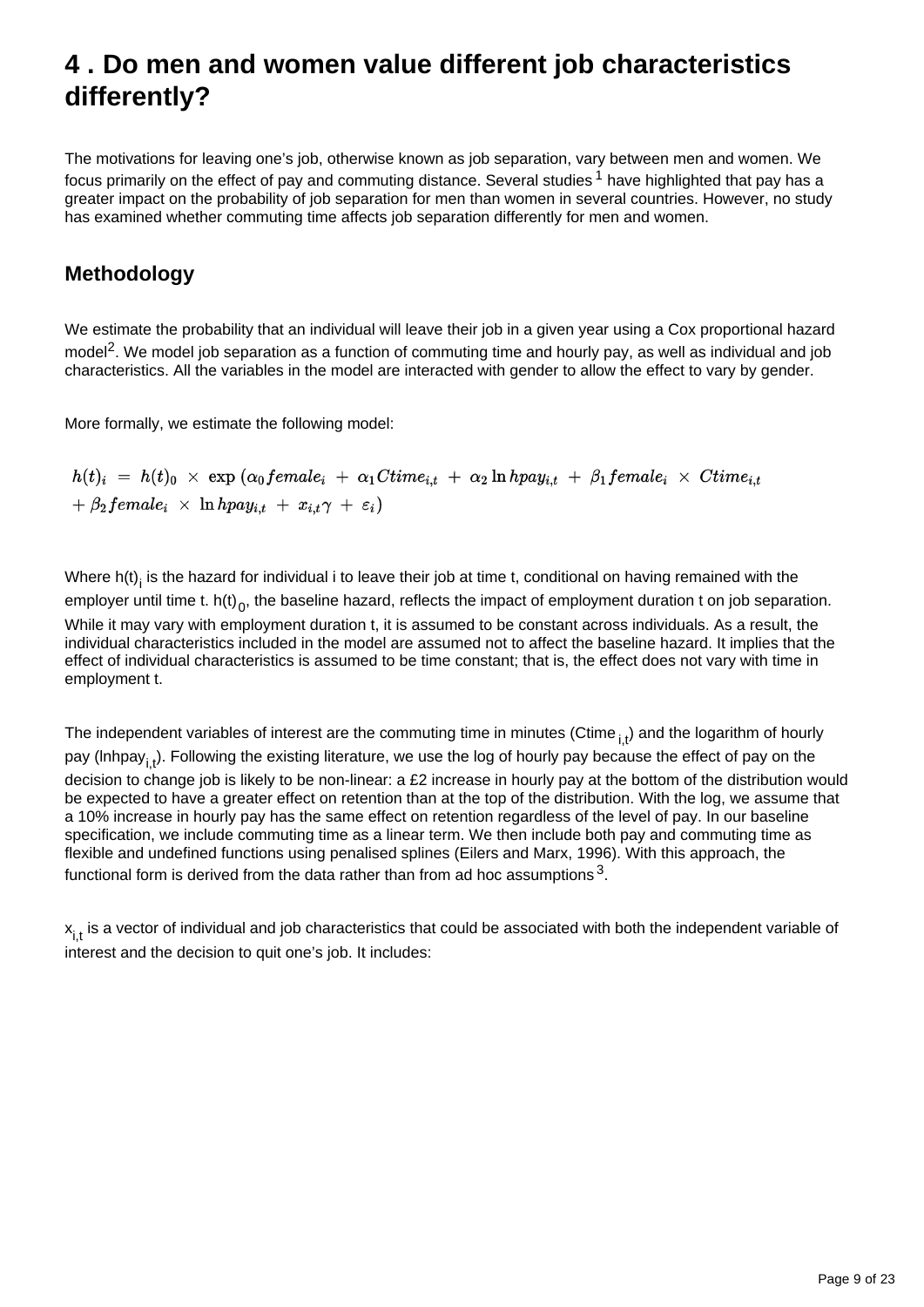- age (second-order polynomial)
- hours worked (second-order polynomial)
- annual leave entitlement (second-order polynomial)
- occupation (at two -digit level)
- sector (public or private)
- number of employees (quintiles) living in an urban area
- year
- Travel to Work Area<sup>4</sup>

All covariates are interacted with gender to allow the effects to vary by gender.

If commuting time and hourly pay affect the job separation probability differently for men and women, then we would expect the tests on  $_1$  and  $_2$  to be statistically significant. If the effect of commuting time is stronger for women than for men, then we would expect  $_1$  to be positive. If pay has a lesser impact on women's decisions to quit their job than men's, then we would expect  $\frac{1}{2}$  to be positive.

Interpreting the magnitude of the coefficients is not straightforward.  $exp(1)$  reflects by how much the relative hazards increase for an additional minute of commuting time for men.  $exp(1)$  measures the gender difference in the impact of an additional minute of commuting time on the relative hazards. To help with the visualisation of the results, we display relative hazards for both men and women as a function of commuting time and pay.

The extent to which the estimated coefficients reflect the causal effect of commuting time and pay on the job separation probability depends on whether unobserved heterogeneity  $_i$  is correlated with the dependent variable

and commuting time and pay. We control for some factors that may be associated with these independent variables and the decision to leave their job (such as occupation, annual leave entitlement, Travel to Work A reas and number of hours). However, there may be unobserved factors that could drive commuting time, pay and decision to change job. For instance, some job conditions (such as flexible working and pressure) and interest in work could influence both the decision to quit one's job and commuting time. These unobserved factors would bias the estimates of the coefficients.

The direction of the bias depends on how unobserved heterogeneity affects the decision to leave a job and commuting time. We expect unobserved factors that encourage job retention to be associated with longer commuting time. For instance, good working conditions and interest in one's job are likely to reduce employees' willingness to leave their job and may be associated with longer commuting time, as they may accept longer commuting times to get a better job. We control for hourly pay and annual leave entitlement but do not capture other non-monetary amenities. We control for public sector as jobs in the public sector may be more flexible. Similarly, having children is expected to reduce willingness to commute and increase the probability of job separation.

Because unobserved heterogeneity is likely to affect the probability of job separation and commuting time in opposite ways, the estimate of the effect of commuting time  $\binom{1}{1}$  is likely to be downward biased, resulting in underestimating the effect of commuting time on the job separation probability. Similarly, we expect our model would underestimate the differential impact of commuting time between men and women  $\binom{1}{1}$ . Therefore, the estimate of the effect of commuting time could be interpreted as a lower bound of the true effect. We show that not controlling for any job characteristics (such as occupation, pay, hours worked, annual leave and whether the job is in the public sector) results in a lower estimate of  $_1$ , which indicates that omitting job characteristics and working conditions is likely to result in underestimating the effect of commuting time.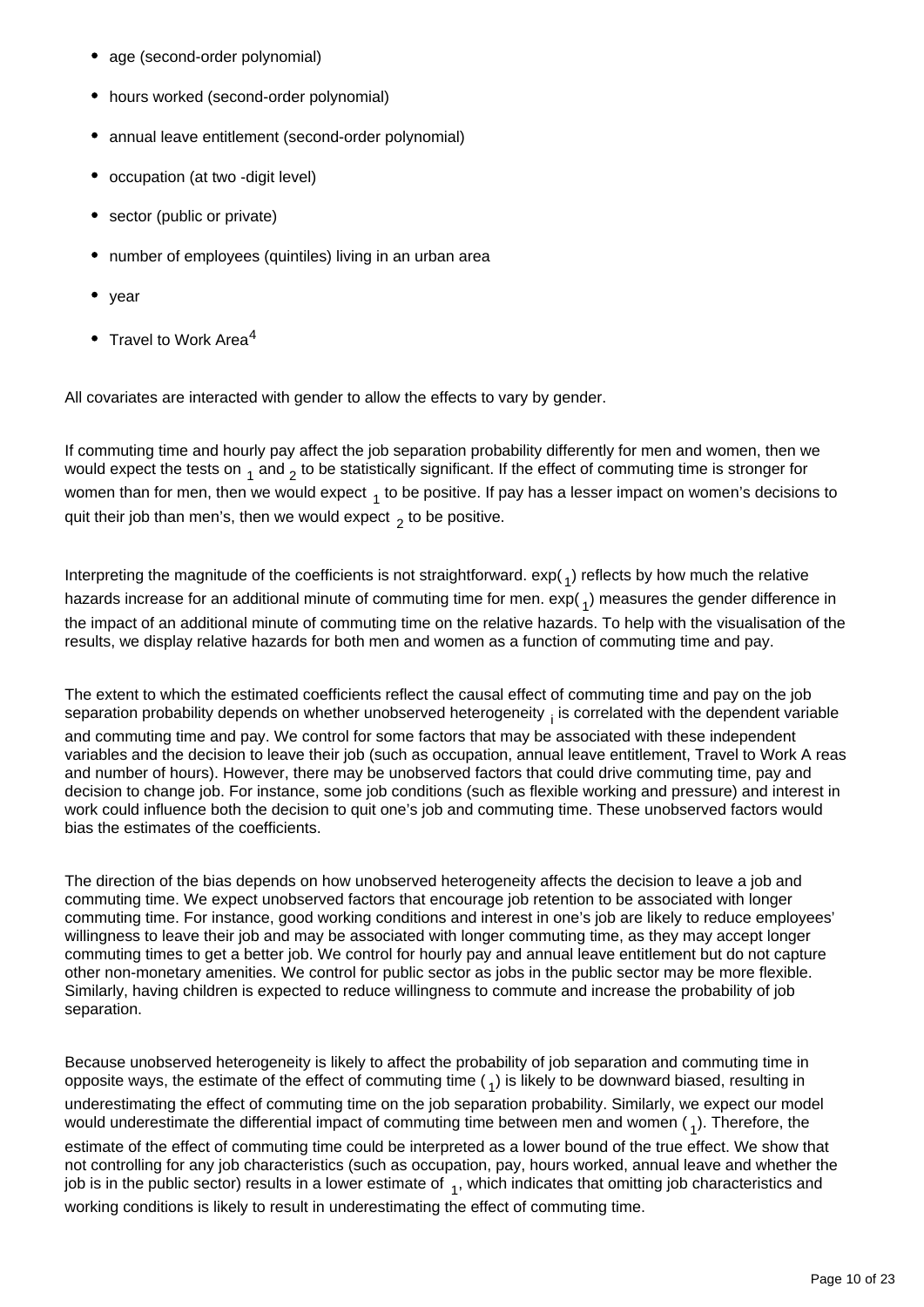The estimate of the effect of hourly pay ( $_2$ ) is also likely to be downward biased<sup>5</sup>. However, as we expect hourly pay to reduce the probability to change job, then  $\frac{1}{2}$  is likely to overestimate the true effect of hourly pay. As hourly pay is likely to have a smaller effect on the decision to leave one's job for women than for men, we expect  $\frac{1}{2}$  to be negative. If  $_2$  is upward biased, then we would underestimate the difference in the effect of pay between men and women. As a result, the estimates of  $_1$  and  $_2$ , the two main parameters of interest, are likely to understate the gender difference. If the estimates of  $_4$  and  $_2$  are significantly different from zero, then we can be reasonably certain that commuting and pay affect women's decisions to leave their job differently than men's.

### **Results**

Here we report results from the Cox proportional hazard models used to estimate the effect of commuting time and hourly pay on the probability of men and women leaving their job in a given year. Figure 5 shows estimates of relative hazards for both men and women as flexible functions of commuting time and pay. These estimates are adjusted for age, hours worked, annual leave entitlement, occupation, sector, number of employees and area characteristics (living in an urban area, year and Travel to Work Area). We discuss the robustness of results in more detail in the [Appendix,](https://www.ons.gov.uk/employmentandlabourmarket/peopleinwork/earningsandworkinghours/articles/genderdifferencesincommutetimeandpay/2019-09-04#appendix) where we present results from different specifications (see Table A1).

Panel A of Figure 5 shows how the rate of job separation varies by commuting time relative to having a 10-minute commute<sup>6</sup>. Longer commutes increase the probability of leave one's job for both men and women. However, the effect is larger for women than for men. Compared to having a 10-minute commute, a half an hour commute, everything else being equal, increases the probability of leaving one's current job by 11.6% for women compared with 9.1% for men. Women who have an hour-long commute are 29.1% more likely to leave their current job than if they had a 10-minute commute, compared with 23.9% for men. Our results indicate that the decision to leave one's job is more strongly influenced by commuting time for women than for men. This suggests that women tend to dislike longer commutes more than men. Our results are consistent with the finding that commuting has a detrimental impact on the psychological health of women but not of men (Roberts et al., 2011).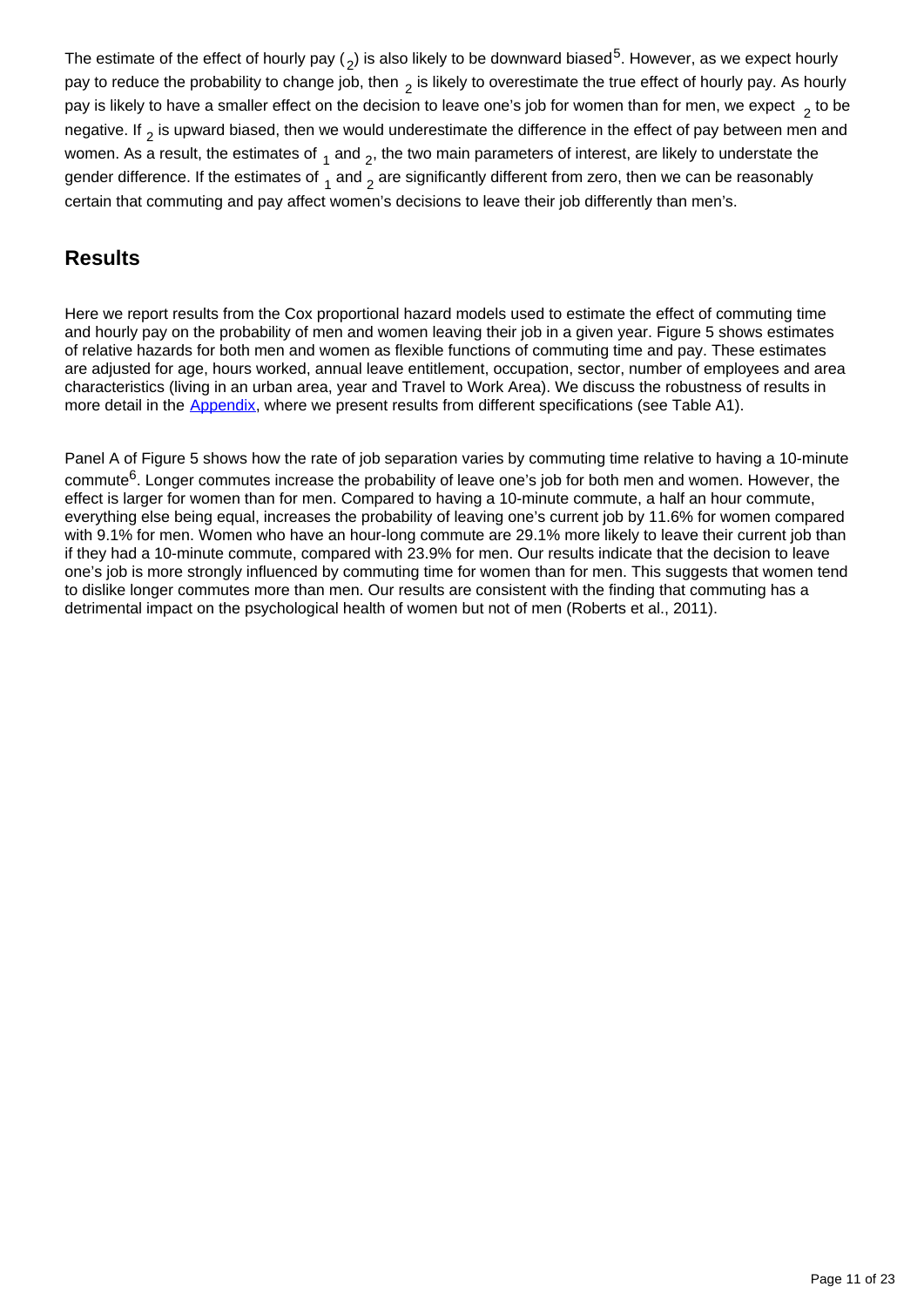### **Figure 5: Women place more emphasis on their commute when deciding whether to leave their job, while men prioritise pay**

**Impact of commuting time and hourly pay on annual job separation rate, UK**



#### **Source: Office for National Statistics – ASHE, 2010 to 2018, own calculations**

#### **Notes:**

- 1. Post-estimation calculations based on Cox proportional hazard model, which includes penalised splines for commuting time and hourly pay as well as additional covariates for individual and job characteristics: age (second-order polynomial), hours worked (second-order polynomial), annual leave entitlement (secondorder polynomial), occupation (at two-digit level), sector (public or private), number of employees (quintiles) living in an urban area, year, and Travel to Work Area.
- 2. Models are estimated separately for men and women.
- 3. Standard errors clustered at the individual level.

By contrast, we find that the effect of hourly pay on the decision to leave one's job is stronger for men than women, as shown in Panel B of Figure 5. Higher hourly wage increases job retention more among men than women. Our models suggest that, everything else being equal, men paid twice the minimum wage are 73.0% as likely to leave their job as those paid the minimum wage (£8.21). Women paid twice the minimum wage are 77.0% as likely to leave their job as women on the minimum wage. The finding that men are more sensitive to hourly rate than women is in line with evidence from other countries (see Hirsh, 2016 for a review).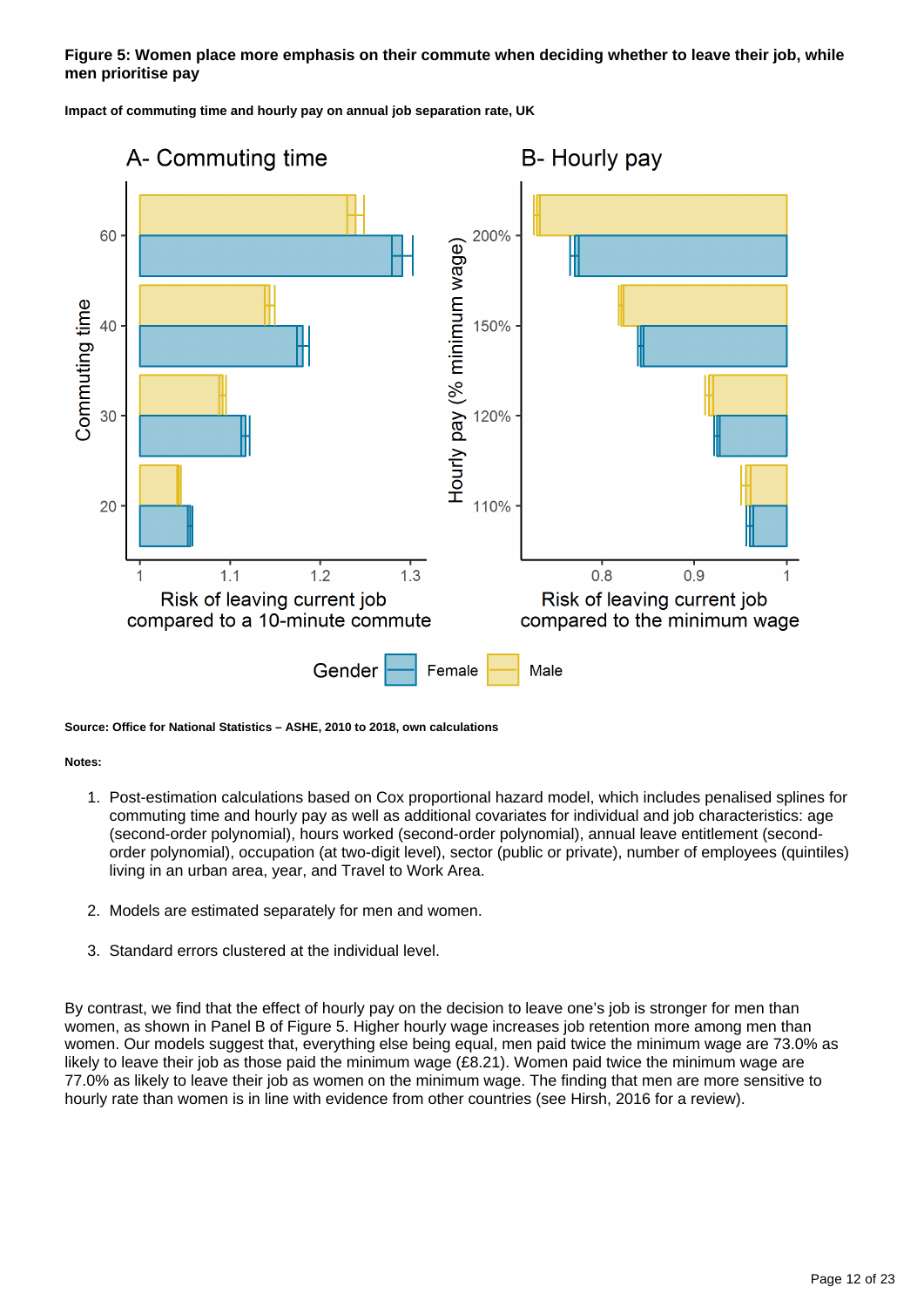We use these results to determine the increase in hourly pay that would be needed to compensate for an increase in commuting time for both men and women. First, we compute the increase in the probability of leaving one's job caused by a given increase in commuting time. Then, we compute the increase in pay that would be needed to offset the increase in the probability of leaving one's job caused by an increase in commuting time. For women paid the minimum wage and with a 10-minute commute to accept a commute of an extra 10 minutes, they would need to get a 14.5% pay rise. Men in similar jobs would only need a 9.7% pay increase.

Why do women favour jobs with a shorter commute at the expense of a potentially better paid job? Existing evidence suggests that women work shorter hours and prefer jobs with flexible work schedules because they provide the majority of childcare (Bertrand et al., 2010). Women still provide the majority of childcare in most developed countries, including the UK. Analysis by the Office for National Statistics of time use data show that [in](https://www.ons.gov.uk/employmentandlabourmarket/peopleinwork/earningsandworkinghours/articles/womenshouldertheresponsibilityofunpaidwork/2016-11-10)  [2015, men spent on average 1.9 hours a week doing childcare, compared with 4.7 hours for women](https://www.ons.gov.uk/employmentandlabourmarket/peopleinwork/earningsandworkinghours/articles/womenshouldertheresponsibilityofunpaidwork/2016-11-10) . More generally, on average women perform more household work than men: women devote 26 hours a week to household work, compared with only 16 hours for men.

The difference in preference for jobs with short commutes likely also comes from the time pressure imposed by childcare. Unfortunately, the Annual Survey of Hours and Earnings (ASHE) does not have information on whether the individuals have children, therefore we cannot directly test this hypothesis. However, there is some evidence that women's preference for flexible work schedules results from the burden of childcare (Bertrand et al., 2010). In Table 3, we show estimates of the gender differences in the impact of pay and commuting time on the probability to change job by age group. We do not observe whether the respondents have children, but younger individuals are much less likely to have children. ONS figures shows that [the average age of first-time mothers was 28.8](https://www.ons.gov.uk/peoplepopulationandcommunity/birthsdeathsandmarriages/livebirths/bulletins/birthcharacteristicsinenglandandwales/2017)  [years in 2017.](https://www.ons.gov.uk/peoplepopulationandcommunity/birthsdeathsandmarriages/livebirths/bulletins/birthcharacteristicsinenglandandwales/2017) We find that gender differences in the effect of commuting time are close to zero for those aged less than 30 years old but are large for those aged 30 to 59 years. This suggests the differences in attitudes towards commuting time are likely to stem from having children.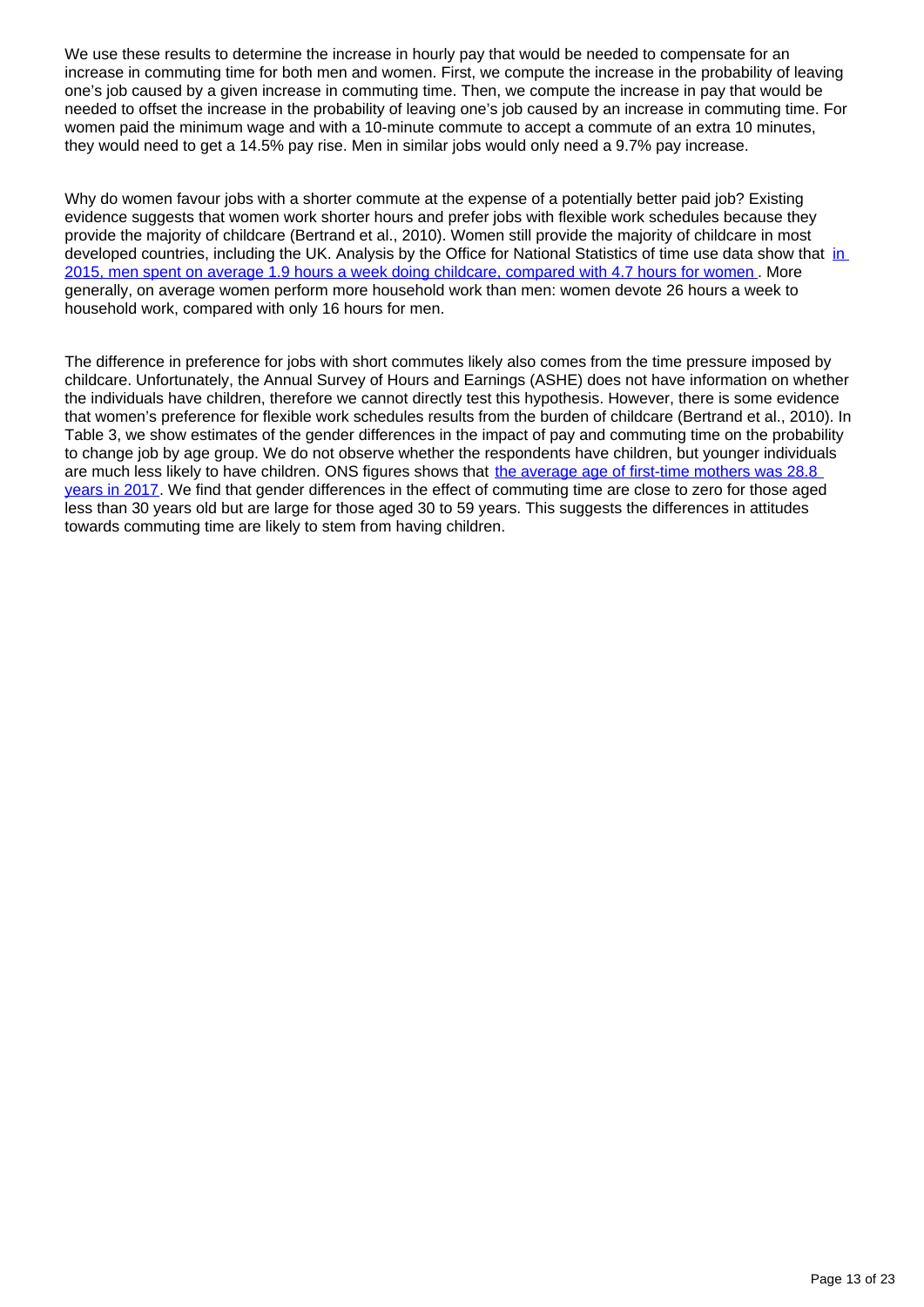Table 2: Impact of commuting time and hourly pay on decision to change job, by age

|                         | Less than<br>30 | 30 to 39      | 40 to 49      | 50 to 59      | 60 and over   |
|-------------------------|-----------------|---------------|---------------|---------------|---------------|
|                         | (1)             | (2)           | (3)           | (4)           | (5)           |
| Commuting time          | 0.00258***      | $0.00253***$  | 0.00251***    | 0.00284***    | $0.00221***$  |
| (minutes)               | (0.00009)       | (0.00010)     | (0.00011)     | (0.00013)     | (0.00022)     |
| Log hourly pay          | $-0.44978***$   | $-0.27553***$ | $-0.23605***$ | $-0.15977***$ | $-0.07608***$ |
|                         | (0.01222)       | (0.01146)     | (0.01204)     | (0.01393)     | (0.02247)     |
| Female X commuting time | $-0.00009$      | 0.00074***    | 0.00073***    | 0.00058***    | $-0.00018$    |
|                         | (0.00013)       | (0.00016)     | (0.00017)     | (0.00020)     | (0.00037)     |
| Female X log hourly pay | $0.10118***$    | 0.06319***    | 0.03725**     | 0.01234       | 0.04384       |
|                         | (0.01722)       | (0.01662)     | (0.01760)     | (0.02041)     | (0.03569)     |
| Observations            | 473,900         | 457,011       | 502,246       | 405,330       | 110,381       |

Source: Office for National Statistics – ASHE, 2002 to 2018

### **Notes**

- 1. Cox proportional hazard models that control for gender age (second-order polynomial), hours worked (second-order polynomial), annual leave entitlement (second-order polynomial), occupation (at two-digit level), sector (public or private), number of employees (quintiles) living in an urban area, year, and Travel to Work Area. [Back to table](#page-0-0)
- 2. All variables are interacted with gender. **[Back to table](#page-0-0)**
- 3. Standard errors clustered at the individual level. **[Back to table](#page-0-0)**

### **Notes for: Do men and women value different job characteristics differently?**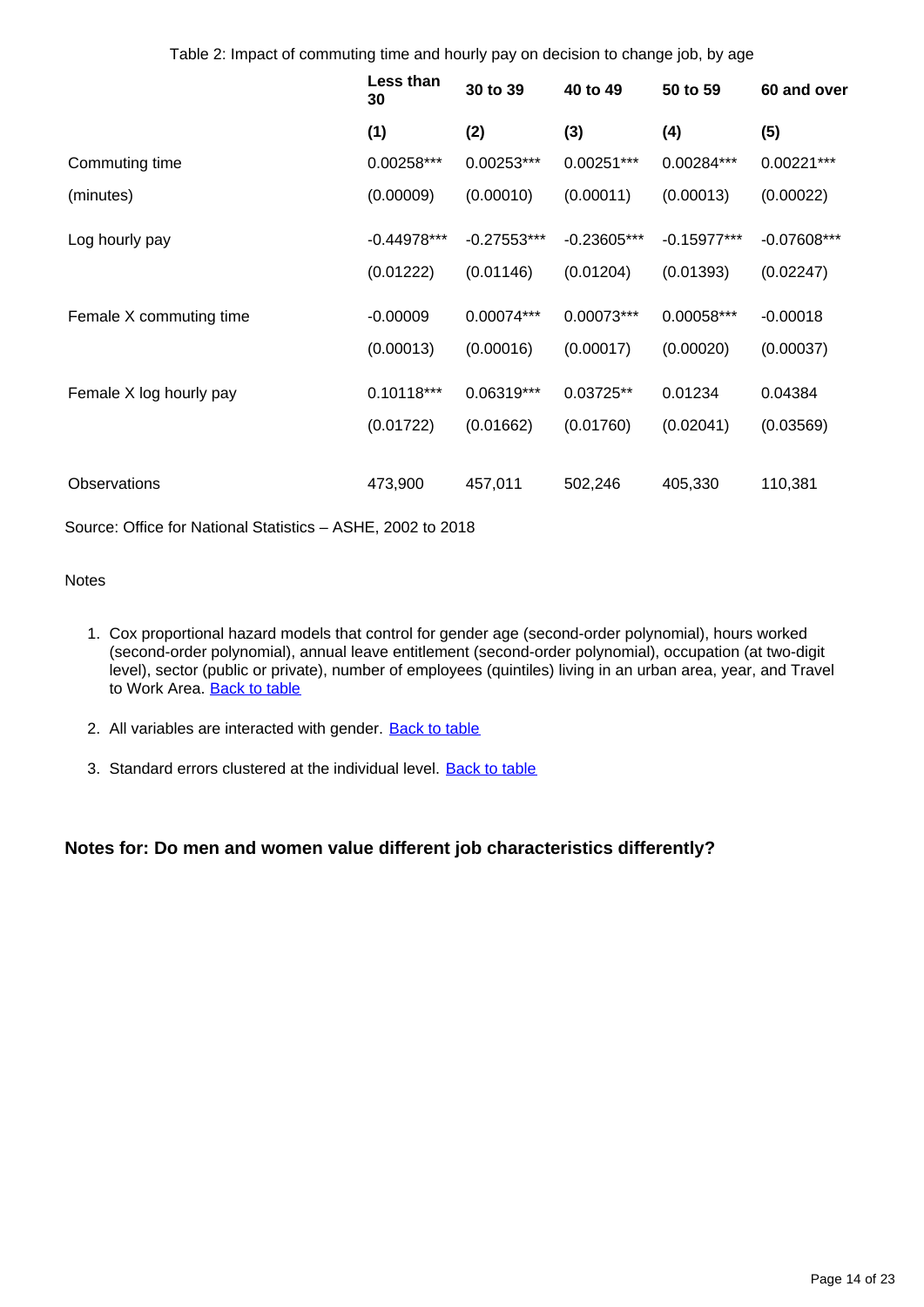- 1. Barth and Dale-Olsen (2009) for Norway, Hirsch and Schnabel (2012) for Germany, Webber (2016) for the US.
- 2. We only observe the full duration of employment spells for those who have left their job between 2004 and 2018. For those who in 2018 were still employed with the same employer, we cannot observe how they are going to stay in their job. To overcome this "censoring" problem, we use Cox proportional hazard models as is commonly done in the literature (Hirsch and Schnabel, 2012).
- 3. In this approach, we estimate separate models for men and women rather than a fully interacted model, because the shape of splines may differ between men and women. We use the psplines package in R.
- 4. We show results from specifications with different sets of covariates. Our preferred specification is the one with the highest concordance index.
- 5. This may not be the case. While higher hourly pay is likely to be associated with better job conditions, it could also be a compensation for a stressful job. If so, then the coefficient would be biased upward, resulting in underestimating the true effect of pay.
- 6. Figure 5 shows the difference in annual probability of job separation for 20-, 30-, 40- and 60-minute-long commutes. For a more comprehensive set of results, see Figure 7 in the Appendix.

## <span id="page-14-0"></span>**5 . Conclusion**

Men tend to have longer commutes than women and the commuting gap follows the same age-pattern as the gender pay gap. Commuting time has a greater impact on the decision to leave one's job for women while hourly rate has a greater impact on men, suggesting that women favour jobs with shorter commutes, at the expense of pay. This is consistent with evidence from the US showing that women tend to favour lower-paying jobs with greater flexibility and fewer hours worked (Mas and Pallais, 2017; Wiswall and Zafar, 2018).

If part of the gender pay gap is caused by women's willingness to accept lower wages in exchange of greater flexibility and shorter commutes, then closing the gender pay gap would involve addressing the reasons why women favour more flexible jobs. One such reason may be to combine work and family lives, as women provide the majority of childcare as well as care for elderly parents and relatives.

Providing affordable childcare, encouraging flexible working practices and promoting more equal gender norms around care could be the best way to eliminate the gender pay gap.

## <span id="page-14-1"></span>**6 . References**

Barth, E., & Dale-Olsen, H. (2009). Monopsonistic discrimination, worker turnover, and the gender wage gap. Labour Economics, 16(5), 589–597. <https://doi.org/10.1016/j.labeco.2009.02.004>

Bertrand, M., Goldin, C., & Katz, L. F. (2010). Dynamics of the gender gap for young professionals in the financial and corporate sectors. American Economic Journal: Applied Economics, 2(3), 228–255. [https://doi.org/10.1257](https://doi.org/10.1257/app.2.3.228) [/app.2.3.228](https://doi.org/10.1257/app.2.3.228)

Bertrand, M. (2011). New perspectives on gender. In O. Ashenfelter and D. Card (eds), Handbook of Labor Economics, Vol. 4B. Amsterdam: North-Holland, 1543–90.

Bertrand, M. (2018). Coase Lecture – The Glass Ceiling. Economica, 85, 205–231. [https://doi.org/10.1111/ecca.](https://doi.org/10.1111/ecca.12264) [12264](https://doi.org/10.1111/ecca.12264)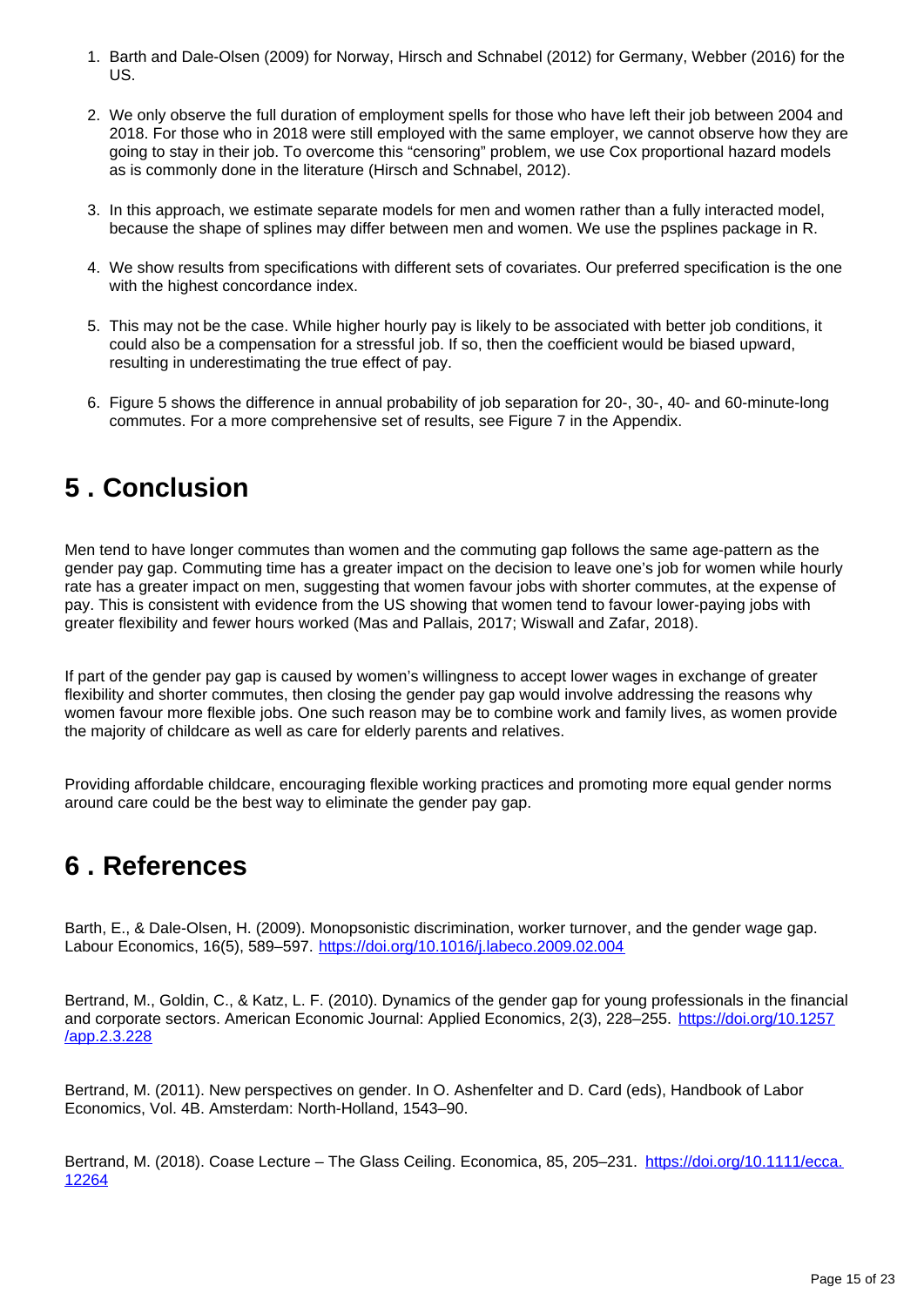Blau, F. D., and Lawrence M. Kahn. 2017. The Gender Wage Gap: Extent, Trends, and Explanations. Journal of Economic Literature, 55 (3): 789–865.

Costa-Dias, M, Joyce, R. and Parodi, F. (2018) The gender pay gap in the UK: children and experience in work, IFS Working Paper 18/02.

Eilers, P. H. & Marx, B. D. (1996). Flexible smoothing with B-splines and penalties. Statistical Science, 11, 89– 121.

Goldin, C. (2014). A Grand Gender Convergence: Its Last Chapter. American Economic Review, 104(4): 1091– 1119. Grambsch P. & Therneau T. (1994), Proportional hazards tests and diagnostics based on weighted residuals. Biometrika, 81, 515–26.

Hirsch, B. (2016). Gender wage discrimination. IZA World of Labor, ISSN 2054-(310), 1-10. [https://doi.org/10.](https://doi.org/10.15185/izawol.310) [15185/izawol.310](https://doi.org/10.15185/izawol.310)

Hirsch, B., & Schnabel, C. (2012). Women Move Differently: Job Separations and Gender. Journal of Labor Research, 33(4), 417–442. <https://doi.org/10.1007/s12122-012-9141-1>

Kleven, H. J., Landais, C. and Søgaard, J. E. (2019). Children and gender inequality: Evidence from Denmark. American Economic Journal: Applied Economics, forthcoming.

Lagakos SW, Schoenfeld DA (1984) Properties of proportional-hazards score tests under misspecified regression models. Biometrics. 1984 Dec; 40(4): 1037–48.

Lin, D. and Wei, L (1989) The Robust Inference for the Cox Proportional Hazards Model. Journal of the American Statistical Association. Volume 84, 1989 - Issue 408.

Mas, A., & Pallais, A. (2017). Valuing Alternative Work Arrangements. American Economic Review. 107(12), 3722–3759. <https://doi.org/10.1257/aer.20161500>

Roberts, J., Hodgson, R., & Dolan, P. (2011). "It's driving her mad": Gender differences in the effects of commuting on psychological health. Journal of Health Economics, 30(5), 1064-1076. [https://doi.org/10.1016/j.](https://doi.org/10.1016/j.jhealeco.2011.07.006) [jhealeco.2011.07.006](https://doi.org/10.1016/j.jhealeco.2011.07.006)

Sulis, G. (2011) What can monopsony explain of the gender wage differential in Italy? International Journal of Manpower, vol. 32(4), pages 446–470, July.

Webber, D. A. (2016). Firm-Level Monopsony and the Gender Pay Gap. Industrial Relations, 55(2), 323–345. <https://doi.org/10.1111/irel.12142>

Wiswall, M., & Zafar, B. (2018). Preference for the workplace, investment in human capital, and gender. Quarterly Journal of Economics, 133(1), 457-507. <https://doi.org/10.1093/qje/qjx035>

### <span id="page-15-0"></span>**7 . Appendix**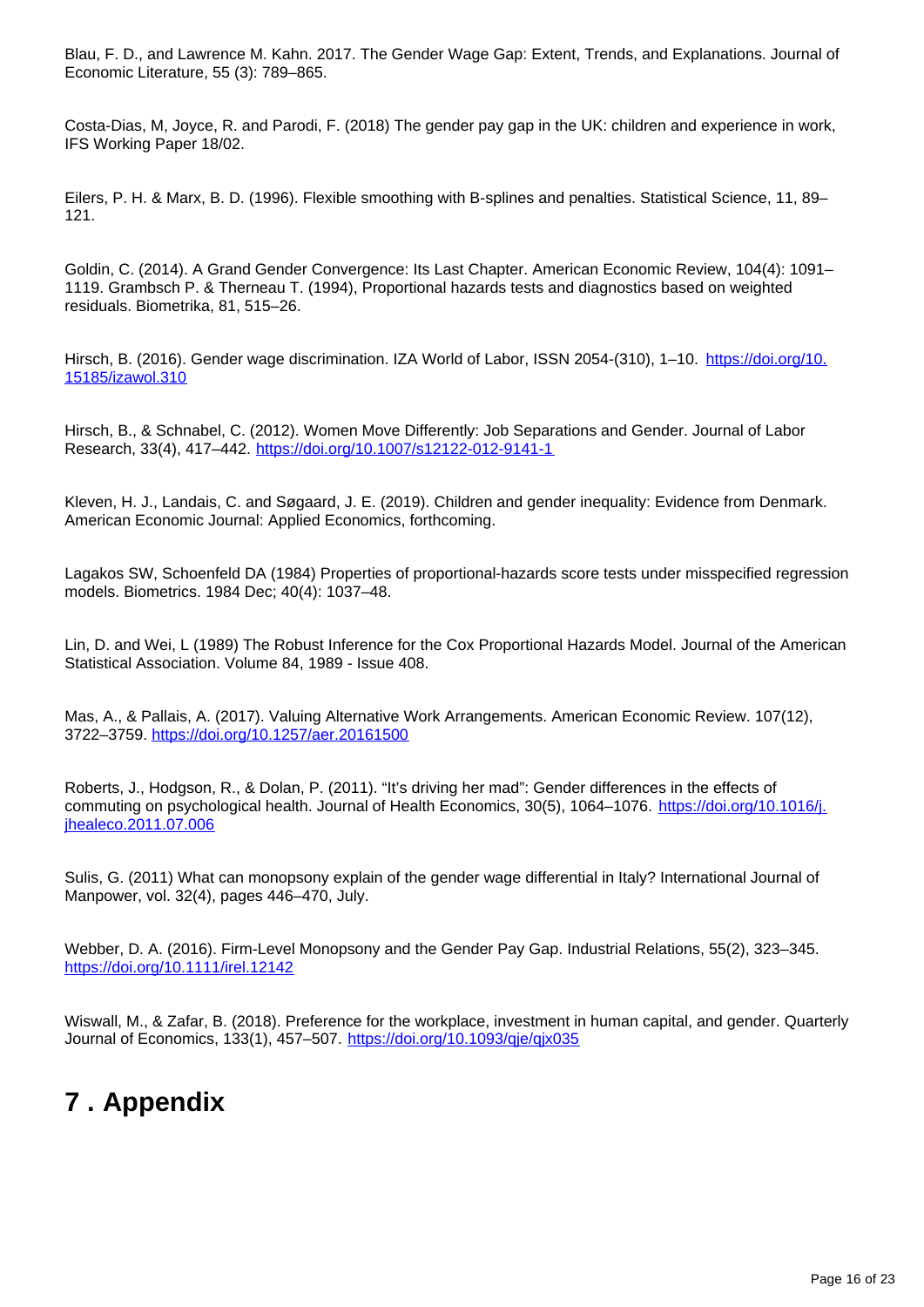### **Estimating commuting time in the Annual Survey of Hours and Earnings (ASHE)**

The Annual Survey of Hours and Earnings (ASHE) does not provide direct information on commuting time or mode. However, it contains information on the postcode of the home and workplace of the employee. We use these postcodes to estimate commuting time using a trip planner app, following these steps:

- 1. Retrieve the latitude and longitudes of the postcode centroids using the [ONS Postcode Directory \(ONSPD\)](https://ons.maps.arcgis.com/home/item.html?id=abd42fce1e944431b4f24881b5bb048d).
- 2. Find the nearest road to the postcodes centroids using Open Street Map ([Open Source Routing Machine\)](http://project-osrm.org/).
- 3. Use the PropeR tool to estimate travel time. We estimated travel time by car or public transport, setting the arrival time at 9am on Monday. Due to technical limitations, this was only possible if the home and work postcodes were in the same or in an adjacent region.

We applied this method to compute travel time by car and public transport for the 1,065,549 combinations of postcodes that we have in the 2002 to 2018 ASHE. Driving time could not be obtained for 137,329 postcodes combinations (12.9%). Travel time by public transport could not be calculated for 340,403 postcodes combinations (31.9%).

Based on these calculated travel times by car and public transport, we estimated travel time as follows:

- Set to "missing driving time" if road distance is lower than the straight-line distance  $1:10,016$  records (0.9%).
- Use driving time if driving time is shorter than public transport, unless the employee lives in inner London, or works in Central London, in which case we use travel time by public transport.
- $\bullet$  Set to missing if travel time is over four hours this includes 3,014 records (0.02%).
- For postcodes combinations with missing travel time, impute travel time based on a regression model using straight-line distance interacted with region and urban status as predictors.
- Cap commuting time to four hours.

In Figure 6, we compared the commuting time estimated using the trip planner app in the 2017 ASHE with the self-reported commuting time reported in the 2017 Labour Force Survey (LFS). Overall, the distribution of the estimated commuting time using the trip planner app is similar to the distribution of reported commuting time in the LFS. The main difference is for long commute: while only 6.3% of respondents report commuting for over one hour in the LFS, 11.1% of the estimated travel times exceed one hour in the ASHE.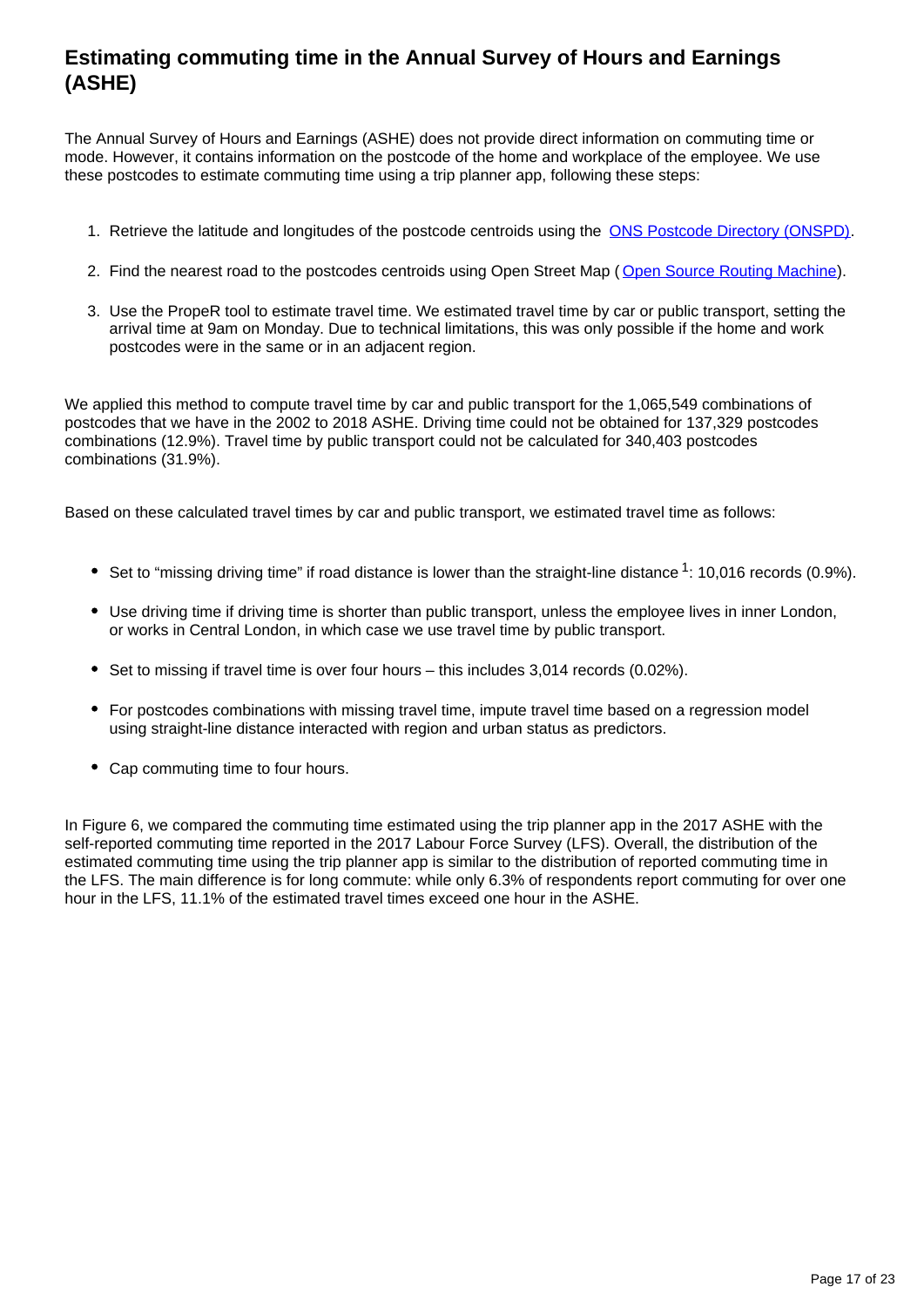### **Figure 6: Distribution of commuting times in Labour Force Survey (LFS) and Annual Survey of Hours and Earnings (ASHE) are similar**

### **Commuting time in Labour Force Survey (LFS) and Annual Survey of Hours and Earnings (ASHE), UK**

### Figure 6: Distribution of commuting times in Labour Force Survey (LFS) and Annual Survey of Hours and Earnings (ASHE) are similar

Commuting time in Labour Force Survey (LFS) and Annual Survey of Hours and Earnings (ASHE), UK



**Source: Office for National Statistics – 2017 Labour Force Survey; 2017 ASHE**

### **Sensitivity analysis**

In Table 2, we show estimates of the impact of commuting time and hourly rate on decisions to change job from different specifications of effects. In the Results subsection of [Section 4,](https://www.ons.gov.uk/employmentandlabourmarket/peopleinwork/earningsandworkinghours/articles/genderdifferencesincommutetimeandpay/2019-09-04#do-men-and-women-value-different-job-characteristics-differently) we discussed results based on a model similar to the one presented in column (4) of this table. The main difference is that the model presented in Figure 7 includes commuting time and pay as splines while, for ease of presentation and interpretation, Table 2 shows results from models that include commuting time as a linear term and logged hourly pay.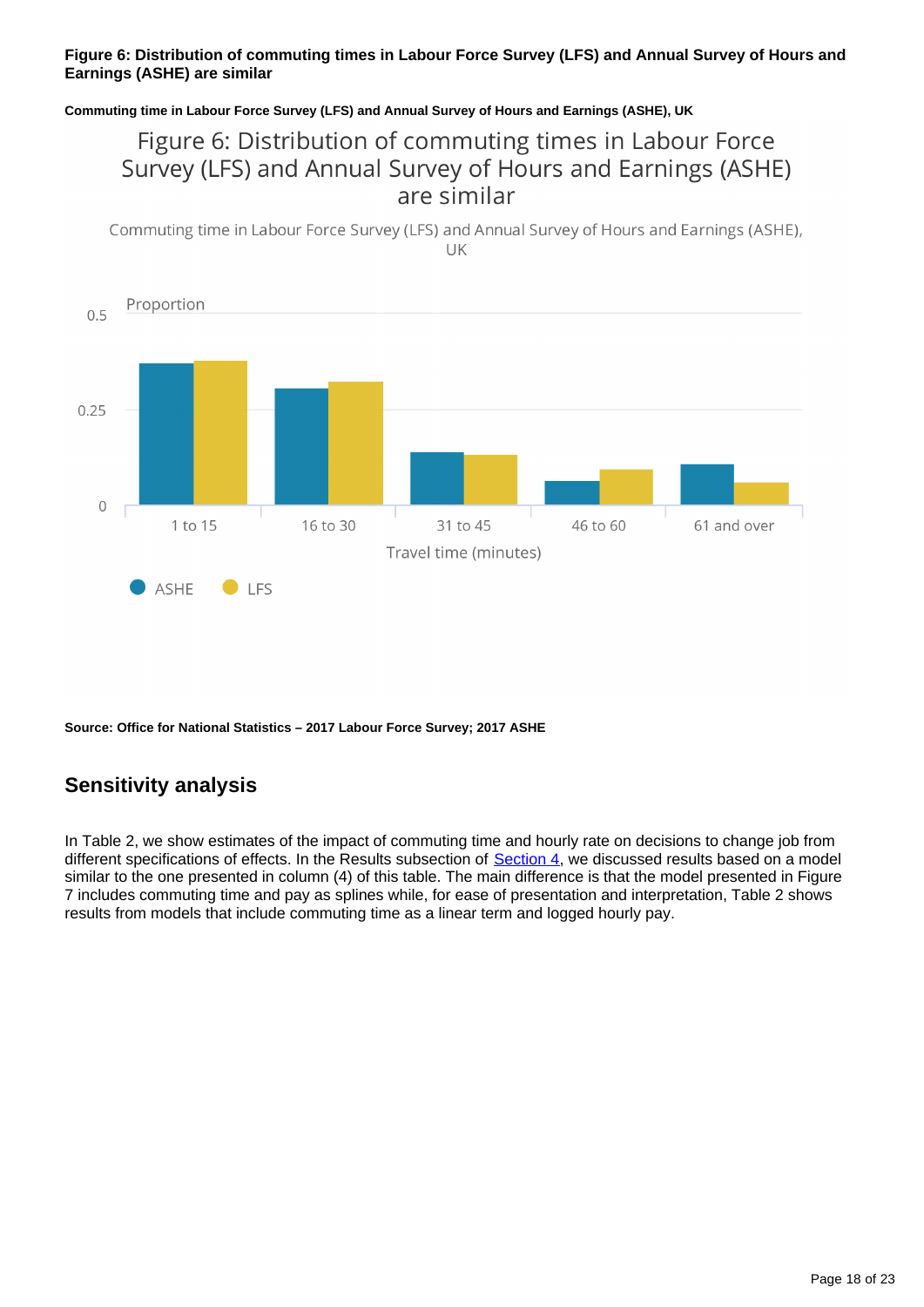| Table A1: Impact of commuting time and hourly pay on decision to change job, different specifications |                  |                             |                                   |                                                 |                                       |                                             |                |                             |                                     |  |
|-------------------------------------------------------------------------------------------------------|------------------|-----------------------------|-----------------------------------|-------------------------------------------------|---------------------------------------|---------------------------------------------|----------------|-----------------------------|-------------------------------------|--|
|                                                                                                       |                  |                             | Log hazard rate of job separation |                                                 |                                       |                                             | Leave job      |                             |                                     |  |
|                                                                                                       | (1)              | (2)                         | (3)                               | (4)                                             | (5)                                   | (6)                                         | (7)            | (8)                         | (9)                                 |  |
| Commuting<br>time                                                                                     | 0.00253<br>***   | 0.00258<br>$***$            | 0.00245<br>$***$                  | $0.00258***$                                    | $0.00310***$                          | $0.00387***$                                | 0.00186<br>*** | 0.00062<br>***              | 0.00034<br>***                      |  |
| (minutes)                                                                                             |                  |                             |                                   | $(0.00005)$ $(0.00005)$ $(0.00005)$ $(0.00005)$ | (0.00008)                             | (0.00010)                                   |                |                             | $(0.00005)$ $(0.00002)$ $(0.00002)$ |  |
| Log hourly<br>pay                                                                                     | -0.22704<br>***  | -0.19731<br>$***$           | ***                               | -0.22188 -0.23948***                            |                                       | -0.24378*** -0.24982***                     |                | $-0.04259 - 0.10757$<br>*** | $***$                               |  |
|                                                                                                       |                  |                             |                                   | $(0.00449)$ $(0.00452)$ $(0.00468)$ $(0.00587)$ | (0.00633)                             | (0.00609)                                   |                |                             | $(0.00145)$ $(0.00326)$             |  |
| Female X<br>commuting<br>time                                                                         | 0.00040<br>***   | 0.00048<br>***              | 0.00050<br>***                    | $0.00039***$                                    | $0.00047***$                          | 0.00068***                                  | 0.00036<br>*** | 0.00018<br>***              | 0.00012<br>***                      |  |
|                                                                                                       |                  |                             |                                   | $(0.00007)$ $(0.00007)$ $(0.00008)$ $(0.00008)$ | (0.00011)                             | (0.00014)                                   |                |                             | $(0.00008)$ $(0.00002)$ $(0.00004)$ |  |
| Female X<br>log hourly<br>pay                                                                         | 0.01844<br>$***$ | 0.06276<br>***              | 0.03585<br>***                    | 0.03108***                                      | 0.02845***                            | 0.02679***                                  |                | 0.01059<br>***              | 0.00053                             |  |
|                                                                                                       |                  |                             |                                   | $(0.00638)$ $(0.00649)$ $(0.00678)$ $(0.00870)$ | (0.00928)                             | (0.00899)                                   |                |                             | $(0.00210)$ $(0.00447)$             |  |
| Observations 1949044 1949044 1949044                                                                  |                  |                             |                                   | 1948868                                         | 1807569                               | 1894487                                     | 1949044        | 1948868 1948868             |                                     |  |
| Concordance 0.578                                                                                     |                  | 0.591                       | 0.586                             | 0.604                                           | 0.604                                 | 0.604                                       | 0.564          |                             |                                     |  |
| Covariates                                                                                            | Age,<br>year     | + hours,<br>annual<br>leave | +TTWA,<br>urban                   | $\ddot{}$<br>occupation,<br>sector, size        |                                       |                                             |                |                             | Individual<br><b>FE</b>             |  |
| Sample                                                                                                | All              | All                         | All                               | All                                             | Excl<br>imputed<br>commuting<br>times | Excl<br>commuting<br>$times >=$<br>120 mins | All            | All                         | All                                 |  |
| Model                                                                                                 | Cox PH           | Cox PH                      | Cox PH                            | Cox PH                                          | Cox PH                                | Cox PH                                      | Cox PH         | <b>OLS</b>                  | <b>FE</b>                           |  |

Source: Office for National Statistics – ASHE, 2002 to 2018

### Notes

1. All covariates are interacted with a dummy equal to one for women. **[Back to table](#page-0-0)** 

2. Cox proportional hazard models. **[Back to table](#page-0-0)** 

3. Standard errors clustered at individual level. **[Back to table](#page-0-0)**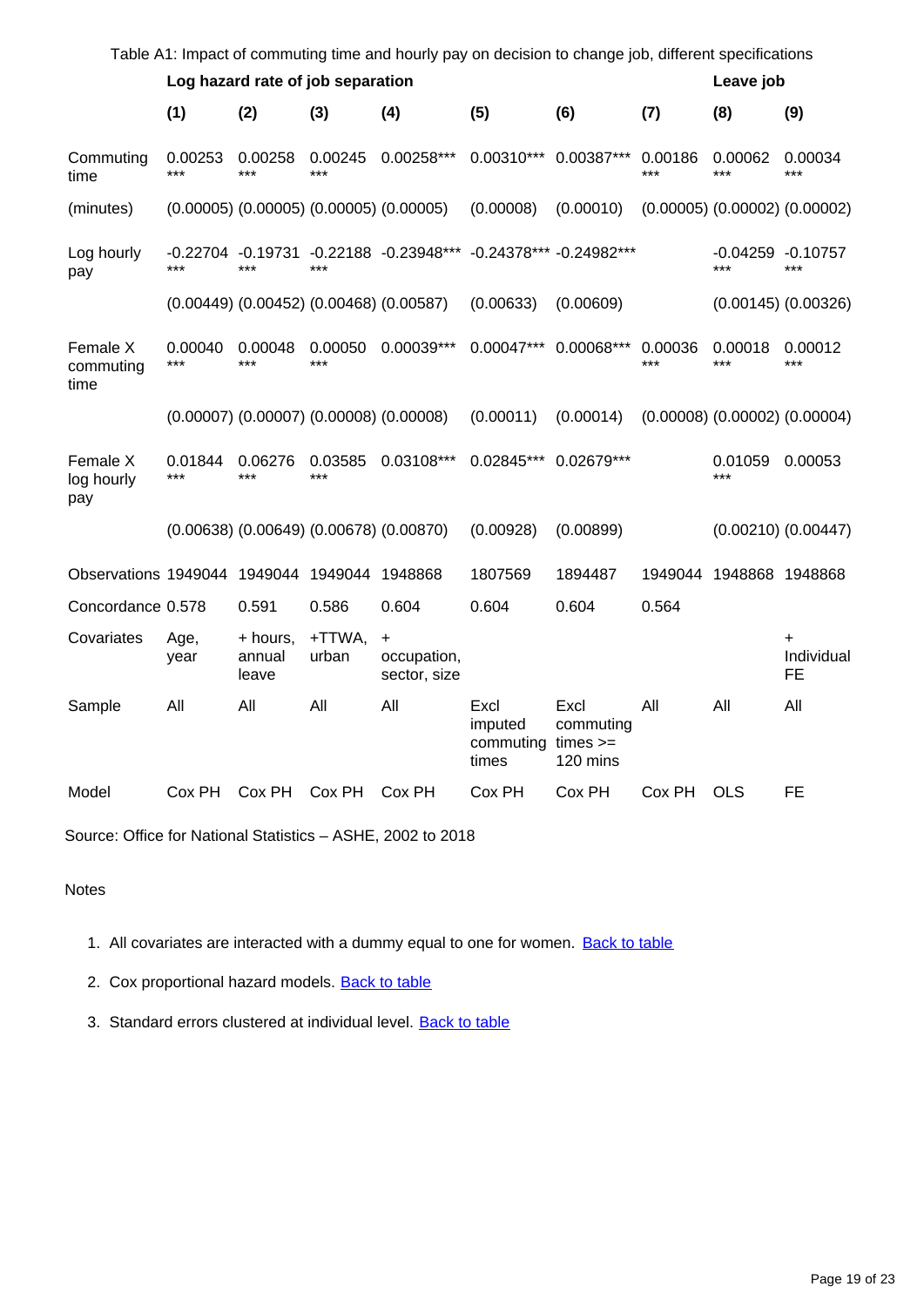### **Figure 7: Women place more emphasis on their commute when deciding whether to leave their job, while men prioritise pay**



**Impact of commuting time and hourly pay on annual job separation rate, full results, UK**

**Source: Office for National Statistics – ASHE, 2002 to 2018, own calculations**

### **Notes:**

- 1. Post-estimation calculations based on Cox proportional hazard models that include penalised splines for commuting time and hourly pay as well as additional covariates individual and job characteristics: age (second-order polynomial), hours worked (second-order polynomial), annual leave entitlement (secondorder polynomial), occupation (at two-digit level), sector (public or private), number of employees (quintiles) living in an urban area, year, and Travel to Work Area.
- 2. Models are estimated separately for men and women.
- 3. Standard errors clustered at the individual level.

In columns (1) to (3) of Table 2, we show results from Cox proportional hazard models that include a different set of covariates. In column 1, we only control for age and year of the survey, both being interacted with sex to allow for the effects to differ across gender. The results on commuting time are similar to those from our preferred specification, although slightly smaller. The estimate of the differential effect of pay between men and women is much lower than in our preferred specification. As discussed in our Methodology subsection of [Section 4,](https://www.ons.gov.uk/employmentandlabourmarket/peopleinwork/earningsandworkinghours/articles/genderdifferencesincommutetimeandpay/2019-09-04#do-men-and-women-value-different-job-characteristics-differently) omitting important job attributes would result in the coefficients being downward biased. Therefore, it is not surprising that omitting number of hours worked in column 1 results in a lower coefficient. Controlling for hours worked and annual leave entitlement (column 2); Travel to Work Areas (column 3) and occupation; and sector and employee size (column 4) reduces the downward bias, increasing the estimates. It also increases the goodness of fit as measured by the concordance index.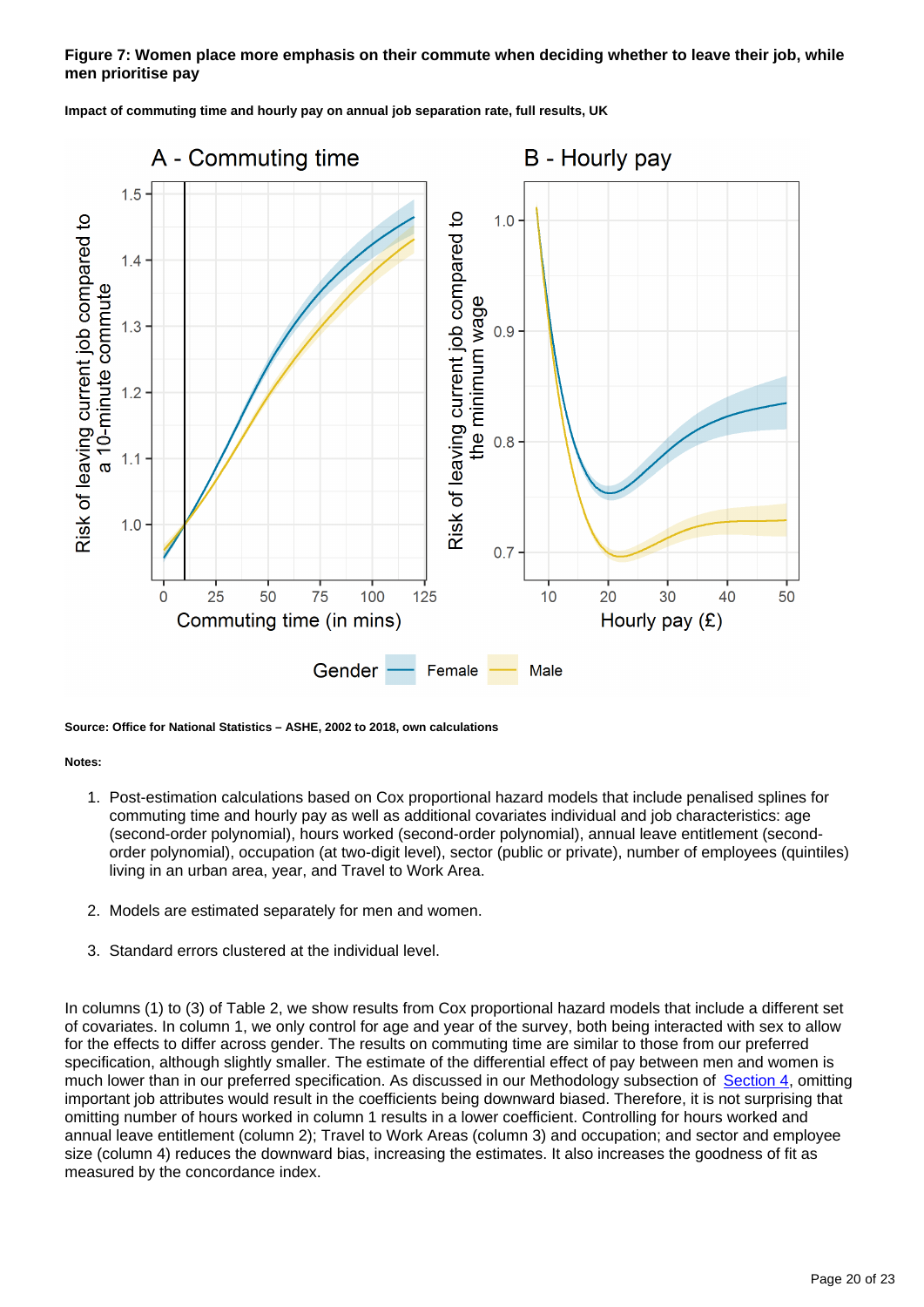In columns (5) and (6), we show that excluding records with imputed commuting time or commuting times longer than two hours has little effect on the estimates. In column (7), we show that, as expected, omitting hourly pay reduces the estimates of the impact of commuting time on the probability of changing job. This is because pay is positively correlated with job retention and commuting time. In columns (8) and (9), we model the probability of changing as using a linear model and we control for time using log of job tenure. Unlike the Cox model, these models do not account for the fact that the data are censored. In addition, they assume that the impact of job tenure on the job separation probability follows a log-linear relationship. However, the model in column (9) model includes individual fixed effects<sup>2</sup>, which captures time-invariant heterogeneity as this model only exploits the variation within individuals. We show that the results are not substantially different from using a Cox model without individual fixed effects.

We test the proportional assumption for the models presented in column (4) of Table 2 using the test proposed by Grambsch and Therneau (1994), which estimates whether the scaled Schoenfeld residuals and the log of the time variable (tenure in our case) are correlated. We report the results from the tests for our main variables of interest in Figure 8. As is usual with large datasets, we find that the assumption is rejected for commuting time and pay and for the interaction term with gender. This suggests that the impact of pay and commuting time on job separation varies depending on how long the individual has been working for their employer. The violation of the proportional hazard assumption seems more severe for pay than for commuting time. Our models estimate the average effect of commuting time and pay (shown by the solid black line on the graphs). We use robust standard errors (clustered at the individual levels) so the inference is robust to violation of the proportional hazard assumption (Lin and Wei, 1989).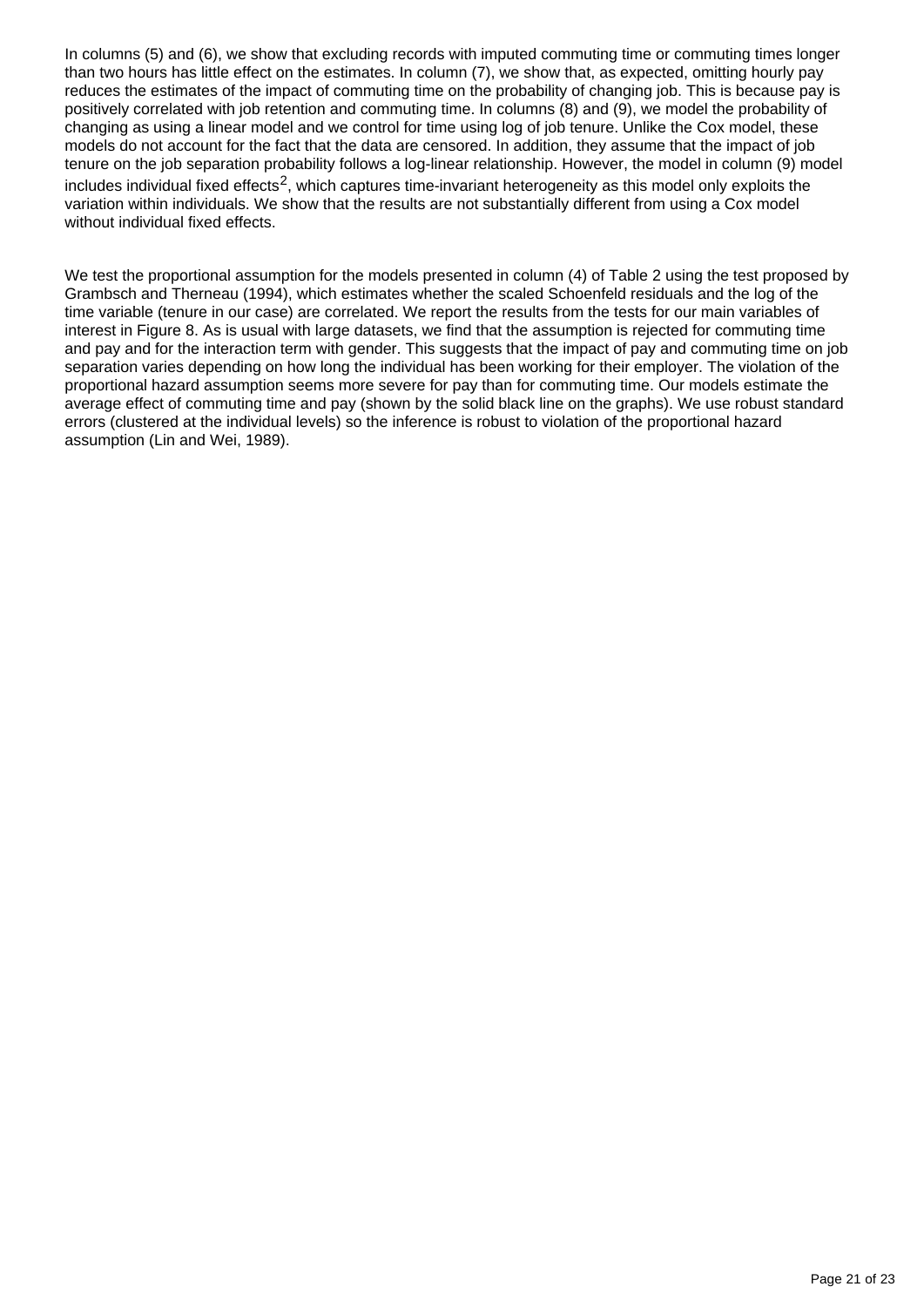

**Source: Office for National Statistics – ASHE, 2002 to 2018, own calculations**

### **Notes:**

- 1. The blue line is a smoothing of the scaled Schoenfeld residuals.
- 2. The black line is the coefficient estimated by the cox model.
- 3. If the proportional hazard assumption is met, then the two lines should overlap.

### **Notes for: Appendix**

- 1. The straight-line distance is computed based on the postcode centroid, whereas the driving distance is computed based on the nearest road to the postcodes. Therefore, it is possible for the road distance to be lower than the straight-line distance. We therefore only discard travel time if the difference between road distance and the straight-line is lower than minus one kilometre.
- 2. A Cox proportional hazard model with individual specific hazard rate could not be run because of the size of our data. Therefore, we used a linear model with individual fixed effects and included the log of job tenure as a control variable.

## <span id="page-21-0"></span>**8 . Author**

Vahé Nafilyan, Methodology Division